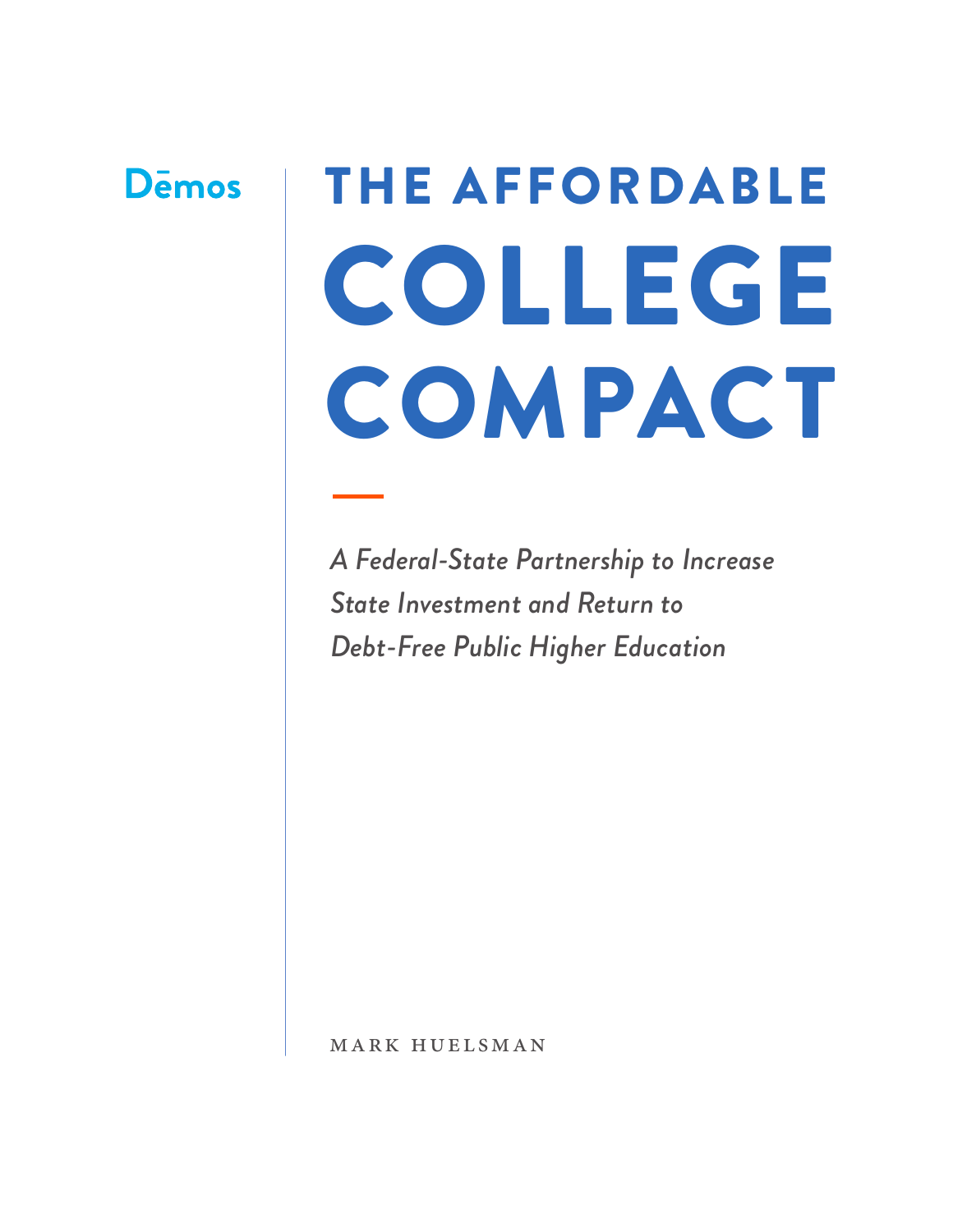Dēmos is a public policy organization working for an America where we all have an equal say in our democracy and an equal chance in our economy.

*This publication was funded in part by the Kresge Foundation*

**demos.org** 220 Fifth Avenue, 2nd Fl. New York, NY 10001

# **Media Contact**

egray@demos.org 212.633.1405 EXT. 551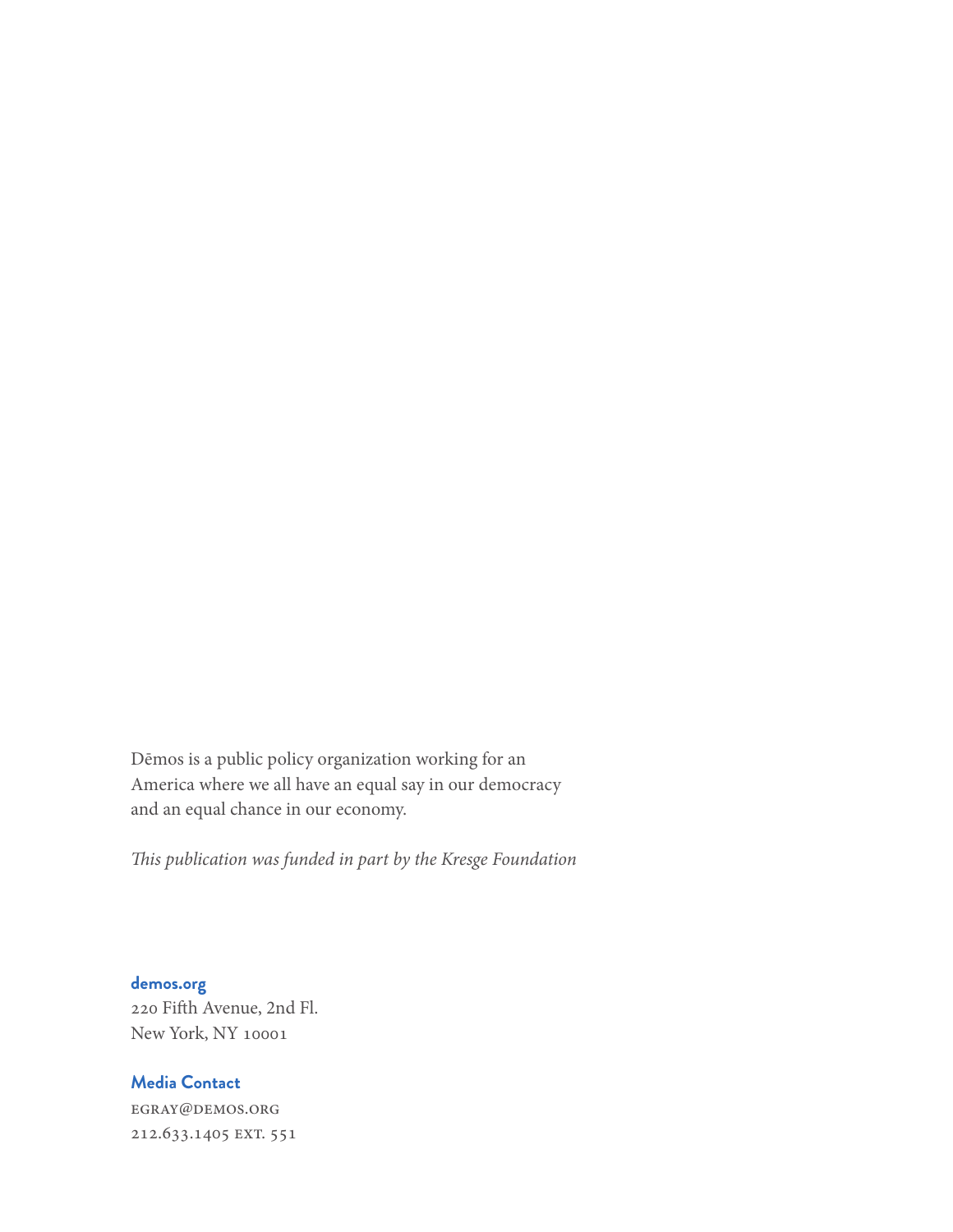# EXECUTIVE SUMMARY: HOW STUDENTS BENEFIT FROM REINVESTMENT IN PUBLIC HIGHER EDUCATION

s a postsecondary degree has become more important than ever in the labor market, and the primary means by which one enters the middle class, the U.S. has simultaneously made it more difficult and more expensive to attain. than ever in the labor market, and the primary means by which one enters the middle class, the U.S. has simultaneously made it more difficult and more expensive to and universities—which educated nearly 3 in 4 students—has risen dramatically. The obvious result of increased cost during a period of stagnant incomes for low-income and middle-class families has been an increased reliance on debt as a way to finance a college education. Just 25 years ago, if a student wanted to attain a bachelor's degree, it was more likely than not that he or she would be able to do so without borrowing.<sup>1</sup> Now, borrowing is nearly required to graduate with a four-year degree, particularly for low- and middle-income students.

A bachelor's recipient has a 7-in-10 chance of taking on loans in order to graduate, and 9-in-10 Pell Grant recipients graduate with debt.2 Average debt at graduation is approaching \$30,000 (and is over \$30,000 for Pell Grant recipients). Even average borrowing for graduates at public schools—which educate three in four students is up by nearly a third over the past decade.<sup>3</sup> 64% of bachelor's degree recipients at public colleges graduate with debt, and even 42% of associate's degree holders from public schools leave with debt. Black and Hispanic graduates also incur more debt than their white counterparts.

What's worse, these students may be the best off. Those with credentials are likely to be the best suited to handle student debt, but almost a third—29%—of student borrowers drop out of school, and non-graduates are more likely to face serious trouble repaying loans, becoming delinquent, or defaulting.<sup>4</sup> Students who choose not to take on debt are faced with the choice of working longer hours or enrolling part-time, both of which may decrease the likelihood of graduating.

Reversing these trends matters not just for our economy, but for notions of equity as well. The specter of student debt has the ability to fundamentally change student aspirations, and also raises the stakes of failure with regard to college completion—the rates of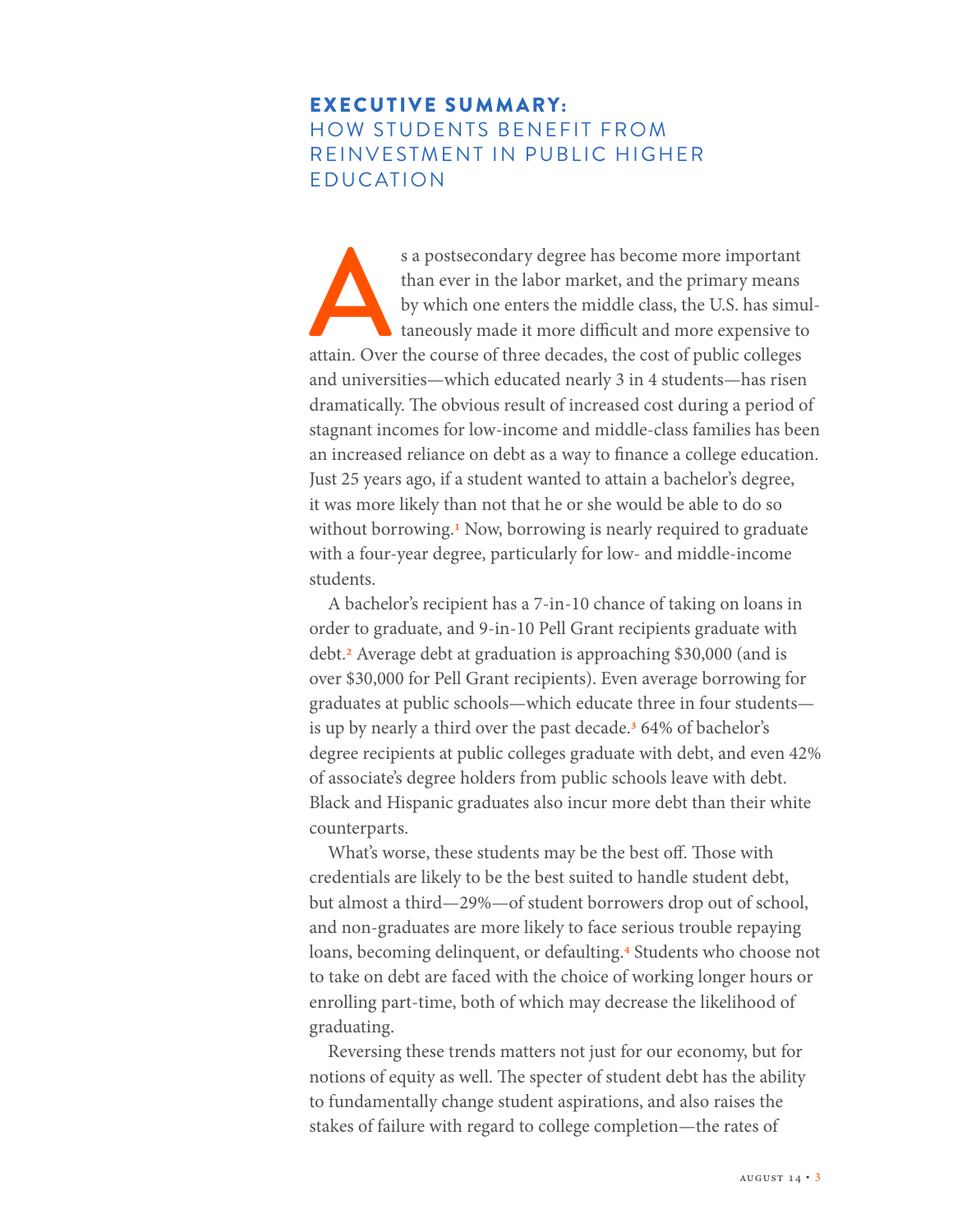which have barely increased just as college costs and debt levels have increased.

#### **How a Federal-State Matching Program Could Work**

An incentive grant will allow the federal government to use its leverage to encourage states to develop policies and plans to ensure the majority of poor-, working- and middle class-students can attend college without incurring debt or financial hardship.

Under the **Affordable College Compact**, a state's award—or state match—would be determined by the level of commitment it is willing to provide its students. Eligibility and funding would be determined on an annual basis, and Commitment funds would be required to be spent on higher education.

States would first be required to **commit that higher education is a public good**—in other words, that tuition revenue does not exceed revenue from state appropriations. This is historically consistent with public higher education in the U.S., and will prevent state institutions from excessively increasing tuition in tandem with federal help. Currently, this means that 26 states would be eligible, although any state that committed to higher education as a public good would immediately be eligible for the match.

Depending on the level of state commitment, states would then be eligible for one of two matching grants from the federal government. The first, a **20% match on every dollar spent on public higher education,** would require that states maintain minimum per-student funding levels, and promise low-income students that their unmet financial need will make up a manageable portion of family income (or, no higher than the portion of income that high-income families pay).

The second level, a 60% match on every dollar spent on public higher education, would require that states simply commit to debt-free higher education for students at or below 300% of the poverty level, at both two- and four-year institutions. Four-year institutions would also be required to maintain enrollment levels for students eligible for Pell grants, and states would be required to publish better data on student outcomes at state institutions, as well as ensure that struggling borrowers who do take on student debt are provided with debt-relief options, including debt-for-service or refinancing programs.

Finally, any federal-state matching program should encourage more than a minimal effort at returning to a system of robust state investment. Therefore, each dollar committed **above and beyond**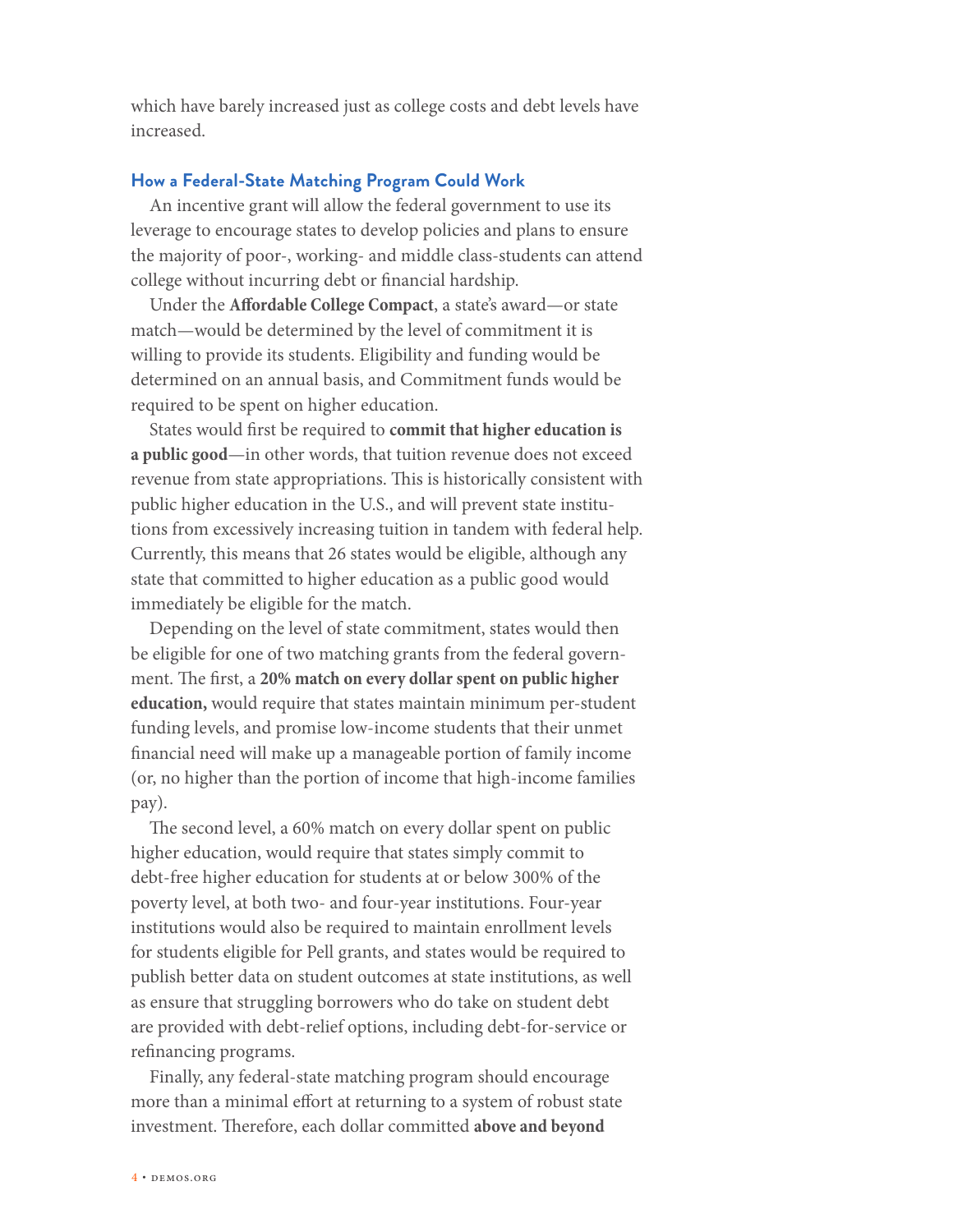#### **previous per-student funding levels should receive an additional 40% match.**

Participating states should be encouraged to message such a commitment as a promise program—modeled off several promising experiments around the U.S.—that notify students and families very early in the educational process about the promise of free tuition and fees. However, this program would go further, promising debt-free higher education—encompassing not just tuition and fees but living expenses as well.

Reinvestment would impact more than just affordability, of course. Higher levels of support for higher education could prevent current phenomenon—particularly at two-year institutions—of not offering classes required for graduation or transfer, or hiring contingent faculty while eliminating full-time teaching positions.

Tackling this problem will require shared responsibility between students, states, and the federal government. Thus, we propose a new federal matching grant program to kickstart reinvestment in a way that makes a fundamental promise to the low- and middle-income students with college aspirations: If you work hard, your state will commit to making the cost of college manageable and prevent the need to take on loans.

## **Figure 1: The Affordable College Compact, Summary**

#### **Initial Eligibility:** Public Good Promise

States must commit that revenue from tuition does not exceed revenue from state appropriations.

| 20% Match Requirements                                                                                                  | 60% Match Requirements                                                                                                                             |
|-------------------------------------------------------------------------------------------------------------------------|----------------------------------------------------------------------------------------------------------------------------------------------------|
| Maintain minimum funding levels per full-time<br>equivalent student at the average of the previous<br>two fiscal years. | Commit to Debt-Free Higher Education for Low-<br>and Middle-Income Students (those at 300%<br>poverty or below)                                    |
| Ensure that unmet financial need will be no higher<br>for low-income students than for high-income<br>students.         | Require public institutions to publish better data on<br>student outcomes, disaggregated by income and<br>transfer status                          |
|                                                                                                                         | Maintain enrollment Levels for Pell-eligible students<br>at four-year Institutions.                                                                |
|                                                                                                                         | Create New Mechanisms, including refinancing,<br>or incremental debt forgiveness tied to public or<br>community service, to offload existing debt. |
|                                                                                                                         |                                                                                                                                                    |
|                                                                                                                         |                                                                                                                                                    |

Reinvestment Promise: 40% Match on each dollar per FTE student that exceeds previous year support

Funds must be spent on higher education, with 75% at minimum committed either to education and related expenses or grant and scholarship aid.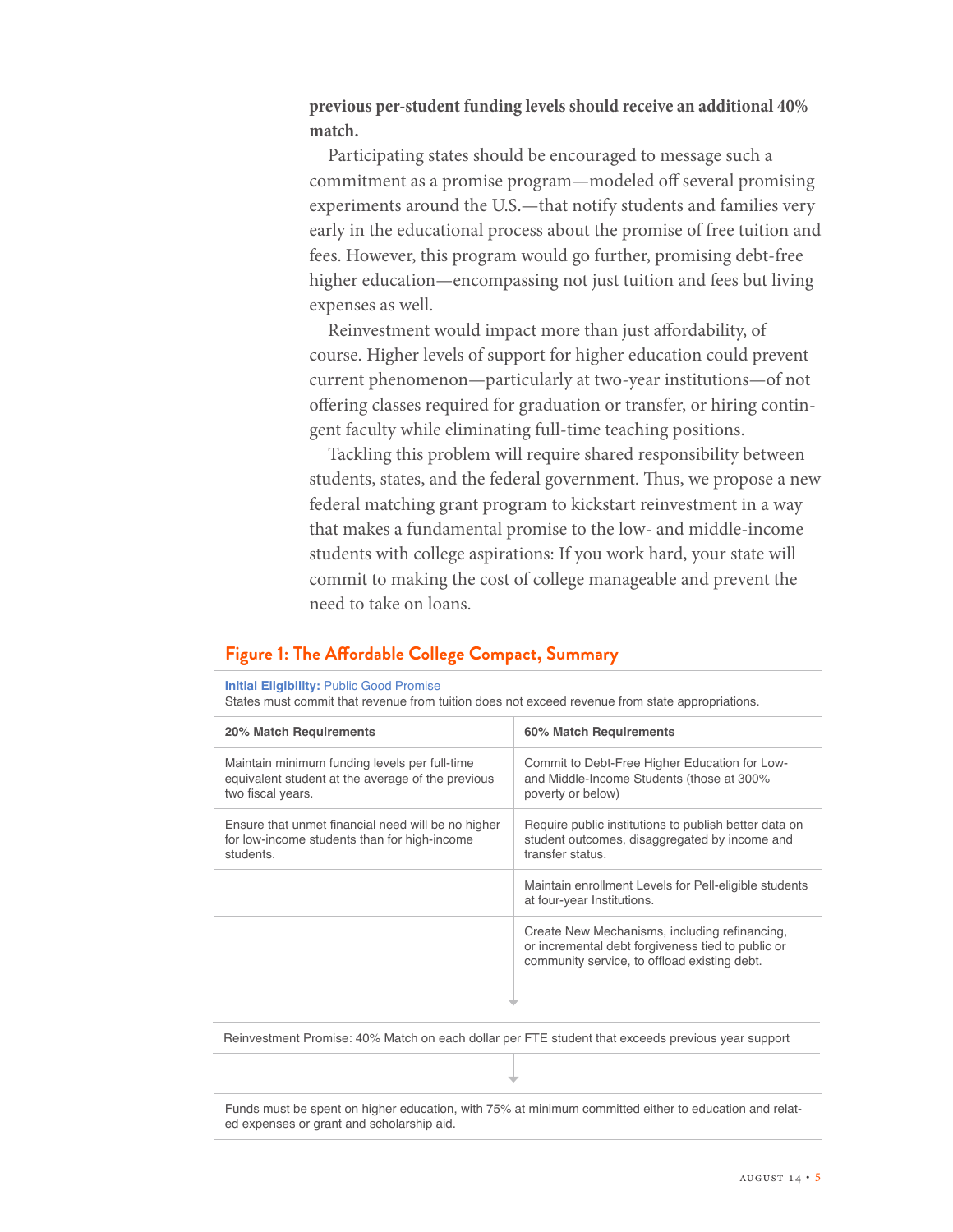# **State Investment Should Work in Tandem with Federal Financial Aid**

A federal-state partnership should work to enhance federal student aid programs—such as the Pell Grant—that have seen their value decrease relative to college costs. Rather than simply increasing federal grant aid in the hopes that it will cover a manageable portion of costs, the Pell Grant should be used as a guide to states for how much to reinvest, and how to target state subsidies.

But a new matching program shouldn't be an excuse for the federal government to avoid reforming federal financial aid programs. Federal aid programs are often insufficient or inefficient, either not covering a meaningful percentage of college costs or being delivered in a manner that does not help students defray those costs.

As a guideline, Demos released the Contract for College<sup>5</sup> in 2012, which would align federal student aid programs into one cohesive, guaranteed package for students. This could work in tandem with increased state investment—in fact, states that commit to debt-free college would have an easy guideline by which they could distribute their own support as well as federal subsidies.

#### **Table 1: The Contract for College**

Based on the average annual cost of attendance at 4-year public colleges (approximately \$16,000/year)

| Household income below \$25,000    |          |
|------------------------------------|----------|
| Grant to cover 75% of costs        | \$12,000 |
| Work-study                         | 1,500    |
| Subsidized Ioan                    | 2,500    |
| Household income \$25,000-\$49,999 |          |
| Grant to cover 65% of costs        | \$10,400 |
| Work-study                         | 1,500    |
| Subsidized loan                    | 4,100    |
| Household income \$50,000-\$74,999 |          |
| Grant to cover 55% of costs        | \$8,800  |
| Work-study                         | 1,500    |
| Subsidized loan                    | 5,700    |
| Household income \$75,000-\$99,999 |          |
| Grant to cover 40% of costs        | \$6,400  |
| Work-study                         | 1,500    |
| Subsidized loan                    | 4,050    |
| Unsubsidized loan                  | 4,050    |
| Household income above \$100,000   |          |
| Unsubsidized Ioan                  | \$10,000 |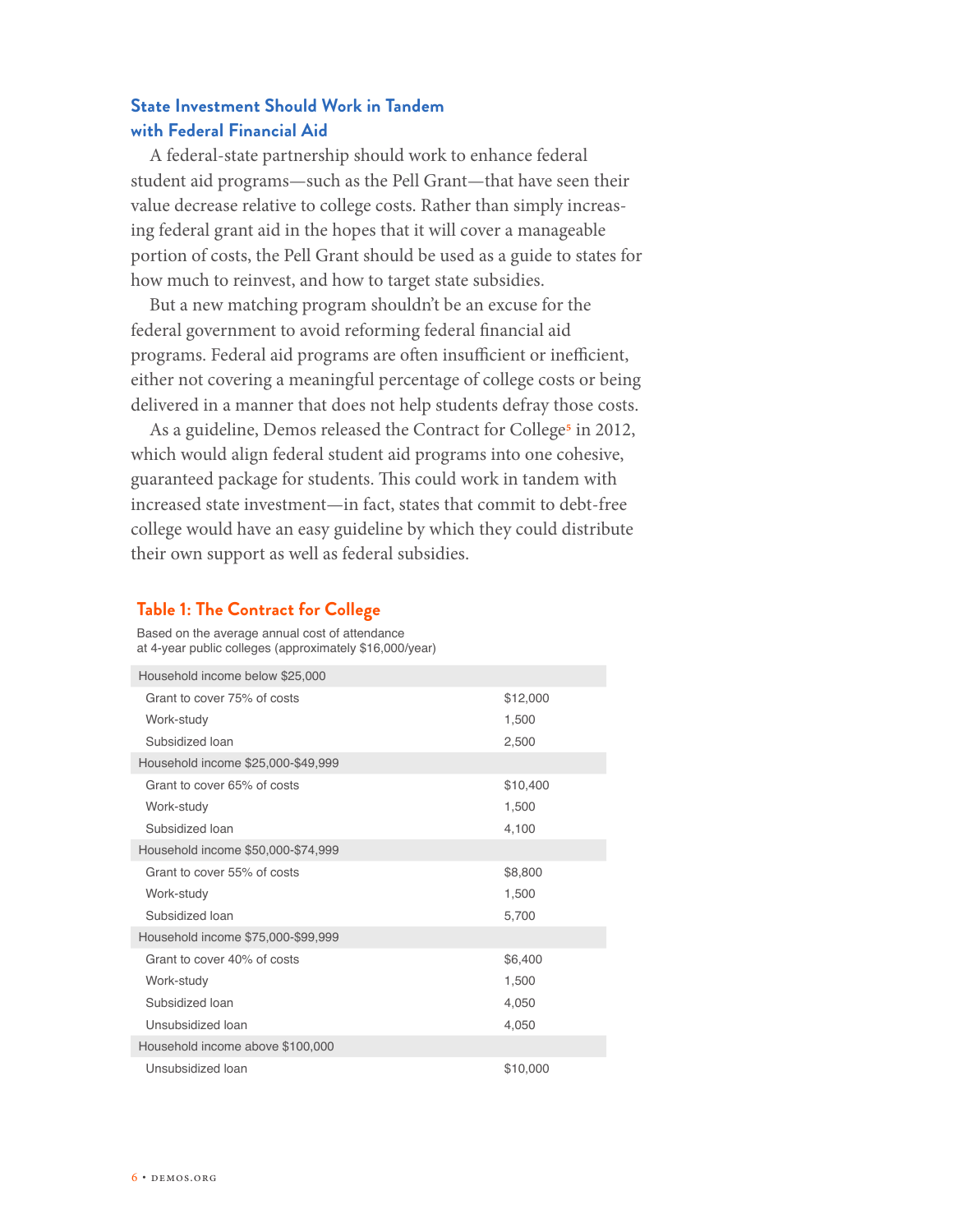# **THE AFFORDABLE COLLEGE COMPACT: A FEDERAL-STATE PARTNERSHIP FOR AFFORDABLE PUBLIC HIGHER EDUCATION**

The United States has a long and rich history of expanding higher education to an ever greater number of people. Our state universities and colleges have historically been viewed as pillars of our democracy, and lynchpins he United States has a long and rich history of expanding higher education to an ever greater number of people. Our state universities and colleges have historically been viewed as pillars of our democracy, and lynchpins in our commitcolleges, to the GI bill, to the establishment of community colleges, up through the Higher Education Act of 1965, federal and state policies worked together to make college affordable and increasingly accessible to all Americans. But over the last three decades, policymakers have wavered on this commitment, and our march toward greater college access and completion—by race and by class—has suffered and stalled completely.

Steady and often dramatic decreases in state funding for higher education have resulted in escalating tuition and fees. In the last two decades, published tuition and fees have more than doubled—increasing by 117 percent—at public four-year schools, and increased by 62 percent at two-year schools, even after adjusting for inflation. Federal financial aid has strained to keep up with these rising costs so that today the majority of students must borrow to pay for college, at steadily increasing amounts. Paradoxically, this shift away from higher education being treated as a public good has occurred at the very same time that going to college has become all but required for getting into the middle class. In fact, nearly two-thirds of all new jobs in the next 6 years will require some training beyond high school, and 35 percent will require at least a bachelor's degree.<sup>6</sup> Yet today, going to college is synonymous with going into debt—a reality that undermines our democracy, our global competitiveness and our promise of equal opportunity.

The burden of taking on debt to enroll in college is borne disproportionately by first-generation, lower-and middle-income students and students of color—all of whom are much more likely to borrow as undergraduates, and to borrow at higher amounts than their wealthier and white counterparts. Today, seven out of ten students graduating from college leave with student debt. The ratio is even higher for the poorest students who receive Pell grants, with nearly nine out of 10 Pell Grant recipients graduating with debt.7 The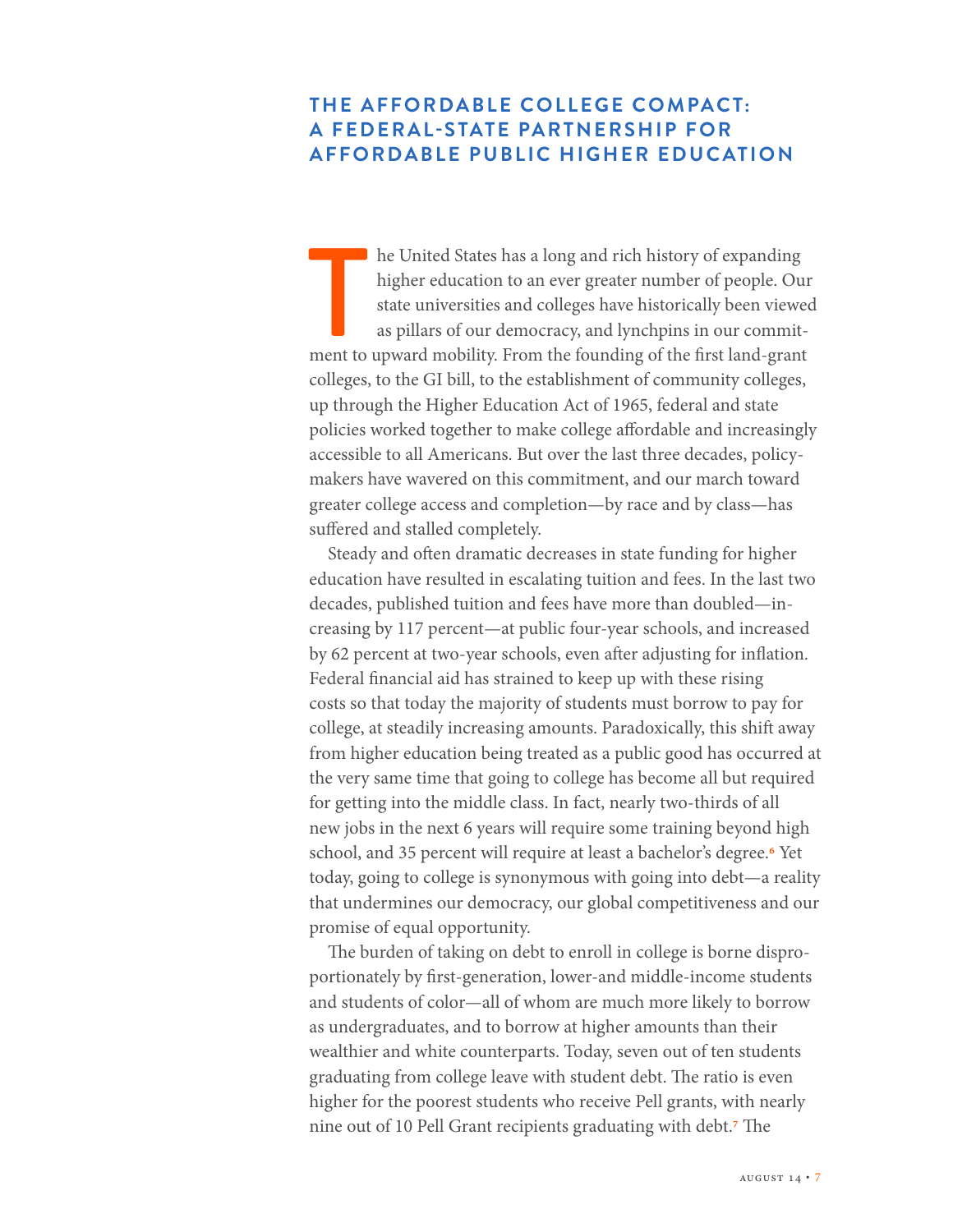average amount of student debt at graduation is just under \$30,000 (and is over \$30,000 for Pell Grant recipients). This is not simply a problem for students attending pricier, private colleges. Nearly twothirds of bachelor's degree recipients from state colleges and universities graduate with student debt and 42 percent of associate's degree holders from public schools leave with debt. The average amount of debt students accumulate at public schools—which educate three in four students—is up by nearly a third over the past decade.<sup>8</sup>

Our now debt-based system of access is also far more onerous for lower-income and students of color, even at public institutions. These students borrow at much higher rates than white or wealthy counterparts, and must borrow more in order to graduate (see Figures 2 and 3).



#### **Figure 2: Percent of Graduates Borrowing, Public 4-Year Schools**



#### **Figure 3: Student Debt Among Public 4-Year Graduates**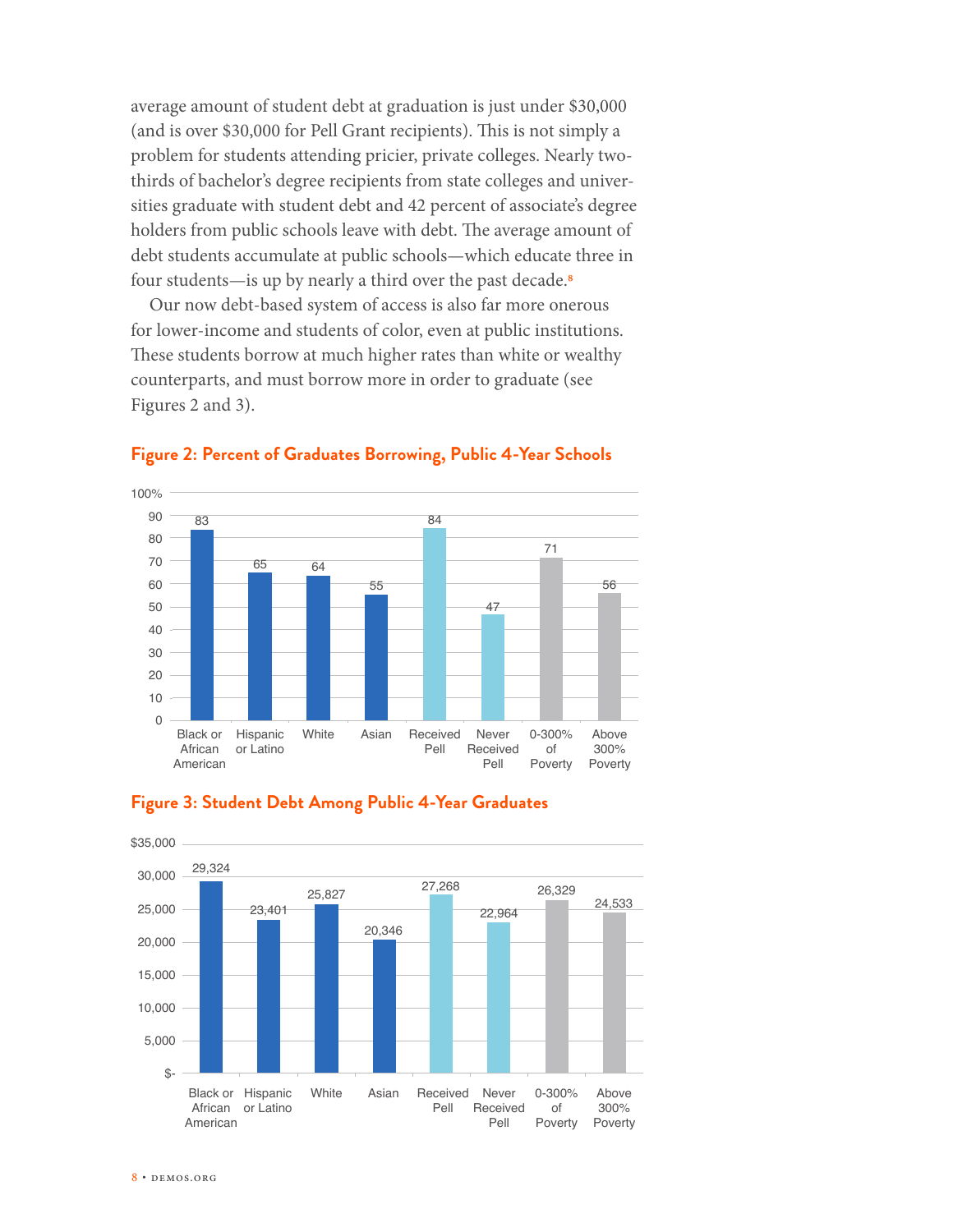Despite the fact that federal student loan programs have been around since the 1950s, the major shift to student debt as a primary way of paying for college unfolded fairly quickly, with sharply escalating average debt burdens over the last decade. As recently as 1993, the majority of graduates did not borrow, and average debt for graduates was under \$9,500.9

Taking on debt to pay for college is also far from a guarantee that a student will actually graduate. In fact, more than one-quarter (29%) of student borrowers drop out of school, making them much more likely to be delinquent or in default on their loans.<sup>10</sup>

This shift to a debt-based system of higher education has profound implications for our society. Thanks in large part to previous policies designed to make college affordable, our nation ranks highest in the world for college attainment among those over the age of 65. But among the world's 25-34 year olds, we are only  $12<sup>th</sup>$ .<sup>11</sup> At a time when our population is becoming increasingly diverse, the gap in college graduation rates by both race and class has widened, despite overall gains in college readiness.<sup>12</sup> For those young people who do graduate, their monthly student debt payments early in their adult life results in substantially less wealth accumulation later in life.<sup>13</sup> Finally, the ubiquity and magnitude of student debt—\$1.2 trillion and growing—acts as a damper on our economy as fewer young people can afford the basic but major expenses associated with adulthood—cars, homes and families.

#### **How and Why Have Costs Shifted to Students?**

The sharp and consistent increase in college costs and student borrowing at public colleges and universities over the past several decades can be directly linked to a systematic disinvestment by states. Traditionally, state funding has covered the lion's share of revenues received by state universities—covering the majority of expenses related to operating institutions and educating students. Just 25 years ago, state funding covered three quarters of total educational revenue, with the rest generated by tuition payments and fees.

Yet, state appropriations per student—which make up the primary funding source for state institutions, have dropped by 29 percent over the past 25 years.14 In order to make up for the loss, institutions have more than doubled the amount in net tuition they receive. We are now close to reaching a "tipping point" in which more educational revenue comes from tuition than from state resources (see Figure 4). Already, in 24 states, public colleges rely more on tuition than state appropriations. This reflects a swift and dramatic shift in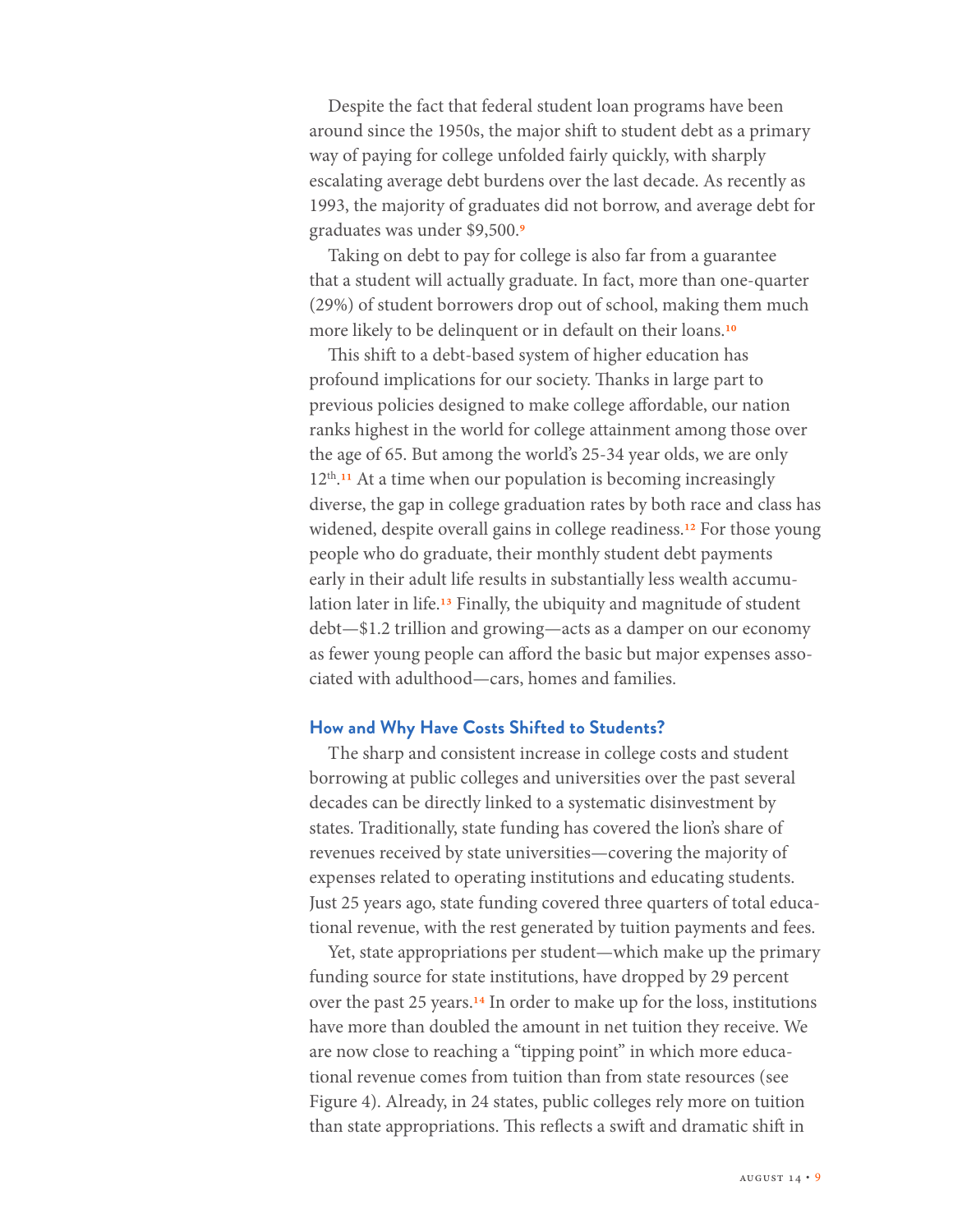how we fund higher education. Just a decade ago, tuition revenue covered less than one third (32%) of total revenue for colleges. Now it covers nearly half (48%). Once public institutions receive more in tuition than they receive in public subsidies, higher education can no longer credibly be called a public good, even as our economy and society demands far more postsecondary credentials.





The recent recession greatly impacted state budgets and exacerbated trends that began a few decades ago. Nearly every state is spending less than it did before the recession, and over half of all states cut per-student funding by at least 25 percent between 2008 and 2013.16 This past year was the first in which state spending for higher education ticked upward—by a negligible 1.4percent—but even then, 20 states still cut funding.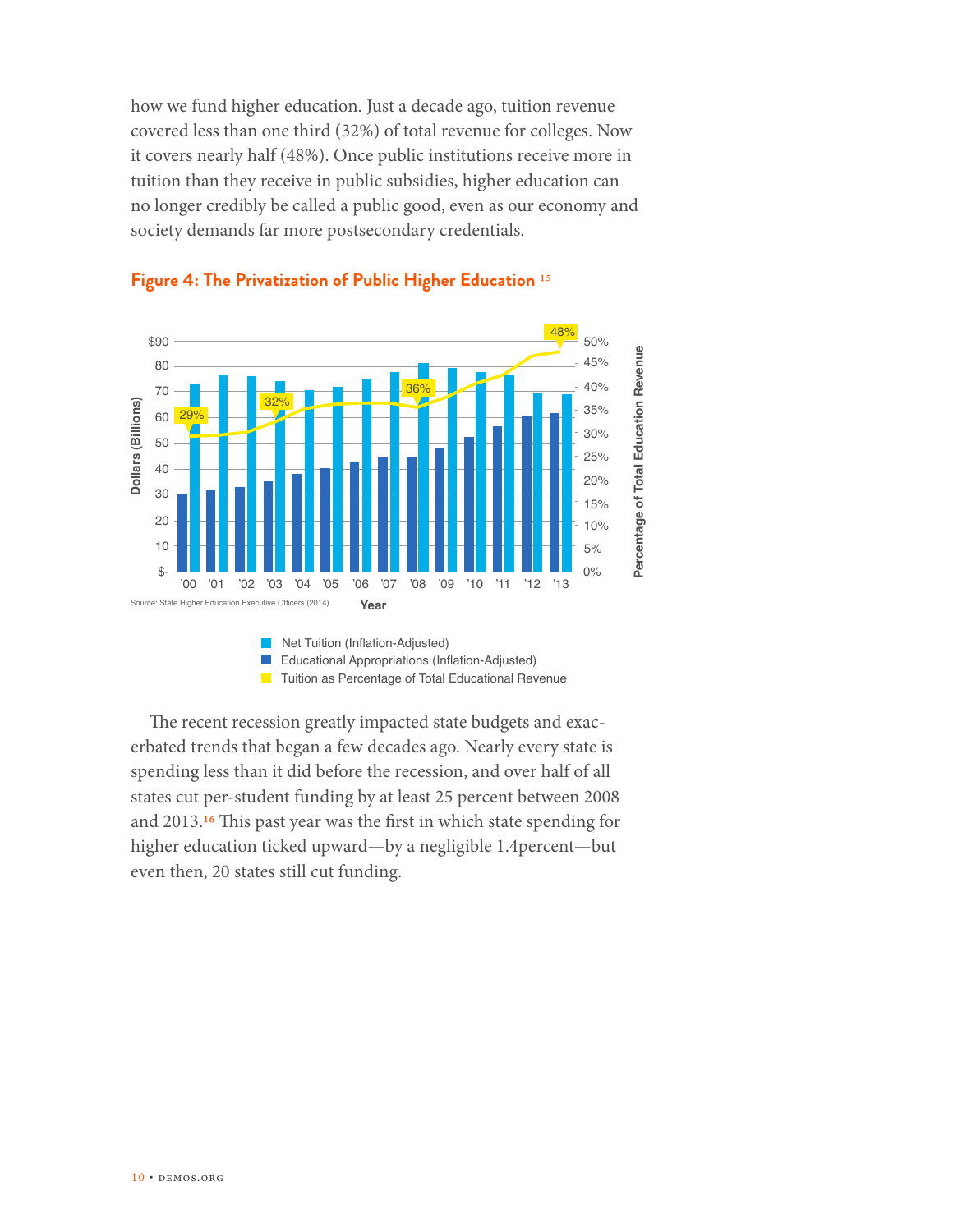# **THE AFFORDABLE COLLEGE COMPACT: A TIERED INCENTIVE FUND TO SUPPORT STATE HIGHER EDUCATION FUNDING**

The urnow debt-based system of higher education—<br>fueled by declining state investment—does not see<br>our democratic or economic interests. With colleg<br>completion rates stagnating and gaps in degree at-<br>tainment widening by r fueled by declining state investment—does not serve our democratic or economic interests. With college completion rates stagnating and gaps in degree atreturn to a system of public higher education where student debt is the exception, not the norm. Going back to a debt-free system will require changes in both state funding levels, as well as reformulations of federal financial aid. This proposal aims squarely at restoring state funding for higher education—the first and largest contributor to rising tuition and student debt. **The Affordable College Compact**  would establish a federal incentive grant fund to encourage states to reinvest in their higher education systems so that the majority of poor, working and middle class students can attend and graduate college without incurring debt or financial hardship.

Under the Commitment, a state's award—or state match—would be determined by the level of commitment it is willing to provide its students. Eligibility and funding would be determined on an annual basis, and Commitment funds would be required to be spent on higher education, with a minimum of 80 percent committed to either grant and scholarship aid, or student and academic services. As a condition of receiving funds, states would also have to distribute funds proportionally across the range of public institutions within the state—including community colleges—and could not, for example, simply spend all federal match funds at a single public flagship institution.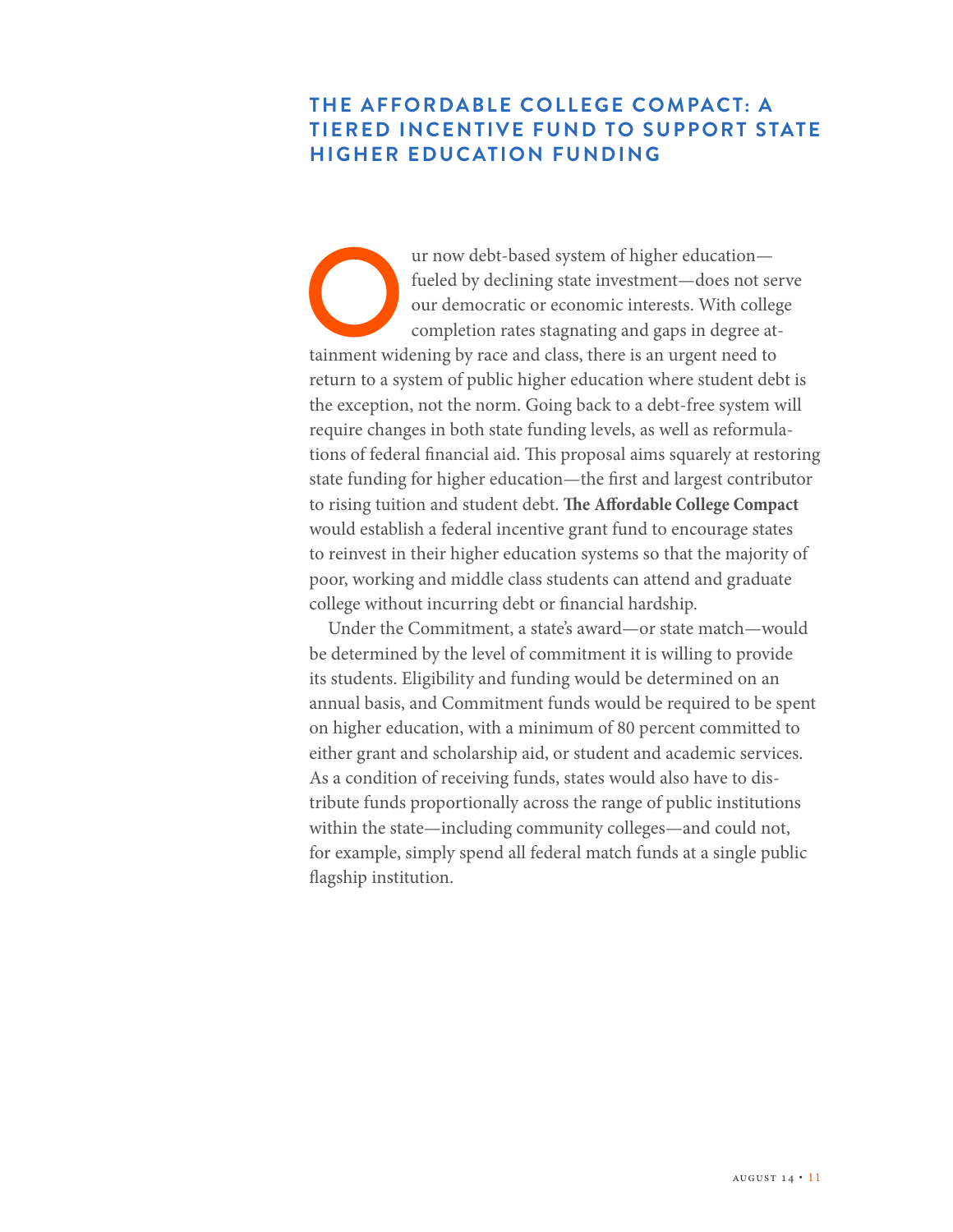# **Figure 5: The Affordable College Compact: Summary**

#### **Initial Eligibility:** Public Good Promise

In order to be eligible for federal match funds, states must commit that revenue from tuition does not exceed revenue from state appropriations. Currently 26 states (totaling 7.2 million students) would be eligible.

| 20% Match Requirements                                                                                                                                                                                             | 60% Match Requirements                                                                                                                             |  |  |  |  |
|--------------------------------------------------------------------------------------------------------------------------------------------------------------------------------------------------------------------|----------------------------------------------------------------------------------------------------------------------------------------------------|--|--|--|--|
| Maintain minimum funding levels per full-time<br>equivalent (FTE) student at the average of the<br>previous two fiscal years.                                                                                      | Commit to Debt-Free Higher Education for Low-<br>and Middle-Income Students (those at 300%<br>poverty or below)                                    |  |  |  |  |
| Reduce unmet need for low-income students by<br>ensuring that low-income families are required<br>to pay no more in college costs , as a share of<br>household income, than the highest income<br>households       | Require public institutions to publish better data on<br>student outcomes, disaggregated by income and<br>transfer status                          |  |  |  |  |
| Maintain enrollment levels for low-income<br>(Pell-eligible) students at four-year institutions                                                                                                                    | Maintain enrollment Levels for Pell-eligible students<br>at four-year Institutions.                                                                |  |  |  |  |
|                                                                                                                                                                                                                    | Create New Mechanisms, including refinancing,<br>or incremental debt forgiveness tied to public or<br>community service, to offload existing debt. |  |  |  |  |
| Potential Impact: \$1,361 per student,<br>or \$2,227 per low-income student                                                                                                                                        | Potential Impact: \$4,083 per student,<br>or \$6,682 per low-income student                                                                        |  |  |  |  |
|                                                                                                                                                                                                                    |                                                                                                                                                    |  |  |  |  |
| <b>BONUS</b> Reinvestment Match: States that commit to the requirements under either tier above will receive<br>an additional 40% federal match on each dollar per FTE student that exceeds previous year support. |                                                                                                                                                    |  |  |  |  |
|                                                                                                                                                                                                                    |                                                                                                                                                    |  |  |  |  |

Funds must be spent on higher education, with 80 percent at minimum committed either to grant and scholarship aid or student services and academic support.



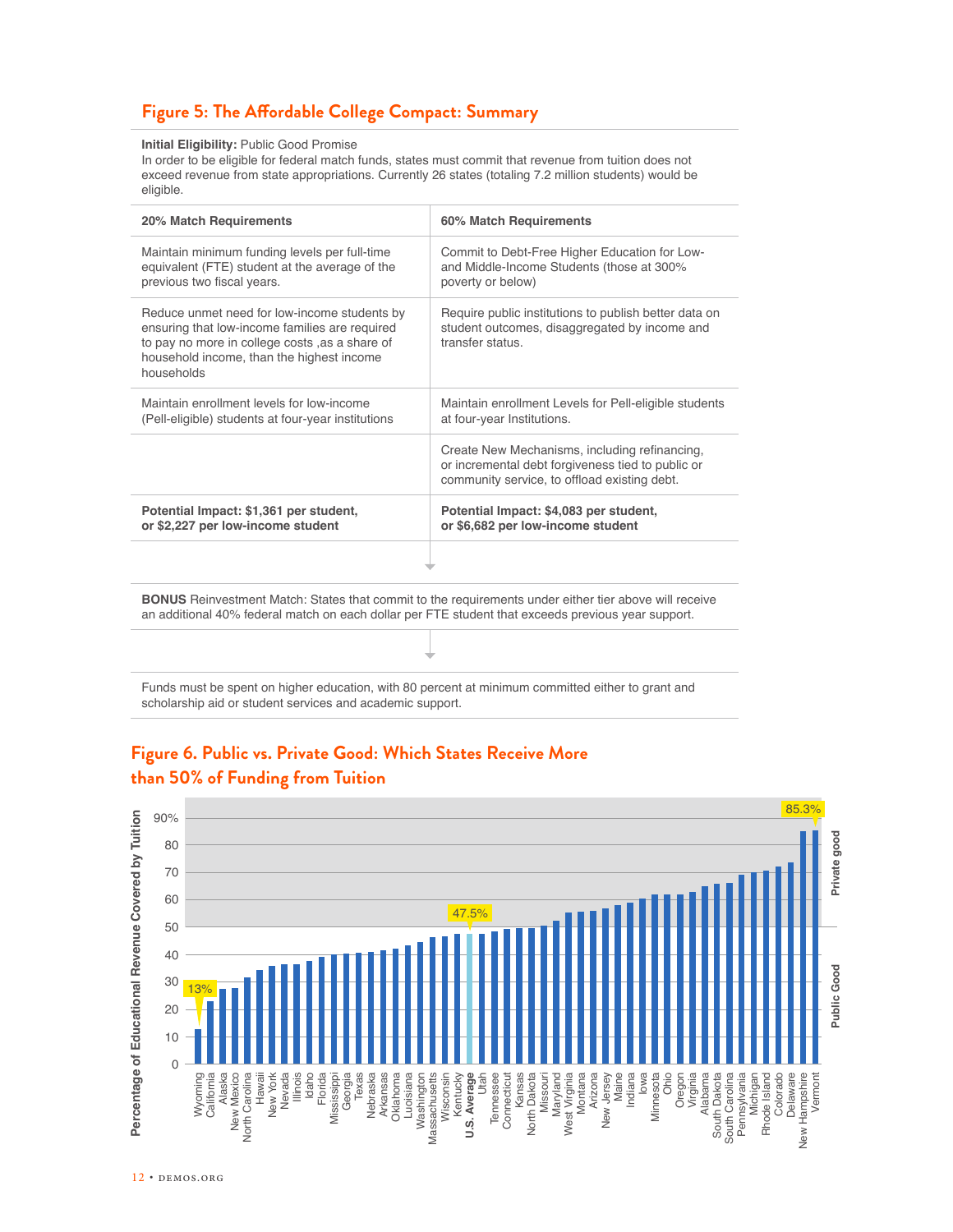# **Initial Eligibility Criteria: The Public Good Promise**

As recently as 2000, state support exceeded tuition revenue in 47 out of 50 states. Now, this is only the case in 26 states. In order to be eligible for this federal commitment, states would first be required to make public higher education a public good by committing that revenue from tuition will not exceed that from state appropriations at public 2- and 4-year institutions.

The states that make this commitment will be eligible for a federal match in one of three tiers, based on their commitment to various criteria. If this proposal were enacted today, 26 states would be eligible. States in which higher education is currently a public good—in other words, that currently have positive appropriations-to tuition ratios—would be required to not increase the percentage of total educational revenue received from net tuition by more than 3 percent in any given year.<sup>i</sup> States that are currently ineligible would immediately qualify once they met the "public good" promise, and ensured that revenue from state support exceeded tuition revenue.

# **Investment and Equity Promise: 20% Match**

The first match tier would provide 20 cents in federal money for every \$1 spent on educational appropriations.17 States would be eligible for this match level if they commit to maintaining minimum funding levels per full-time equivalent (FTE) student, reversing inequitable financial aid policies, and providing students with data on student outcomes.

#### **Federalism in Education**

One concern around federal-state partnerships is that, often due to political concerns, many states may simply not take funding from the federal government, even if the program would provide much needed investment in the state's higher education system. These concerns are backed by the refusal of several states to take federal funds for other programs, from Medicaid to funds from the American Recovery and Reinvestment Act.

However, there is a long history in education—and higher education specifically, of states partnering with federal incentives to increase per-student support. One such example was the Leveraging Educational Assistance Partnership (LEAP) program, formerly known as the State Student Investment Grant (SSIG) program. Under this program, the federal government incentivized states to create their own need-based grant aid programs, with considerable flexibility. LEAP is widely considered to have achieved its purpose—creating need-based financial aid programs in every state.

Other examples include Race to the Top, the Obama Administration's incentive grant program for K-12 education. Despite rhetoric at the state level that would indicate otherwise, 41 states submitted applications for the first phase of Race to the Top funding in its first year.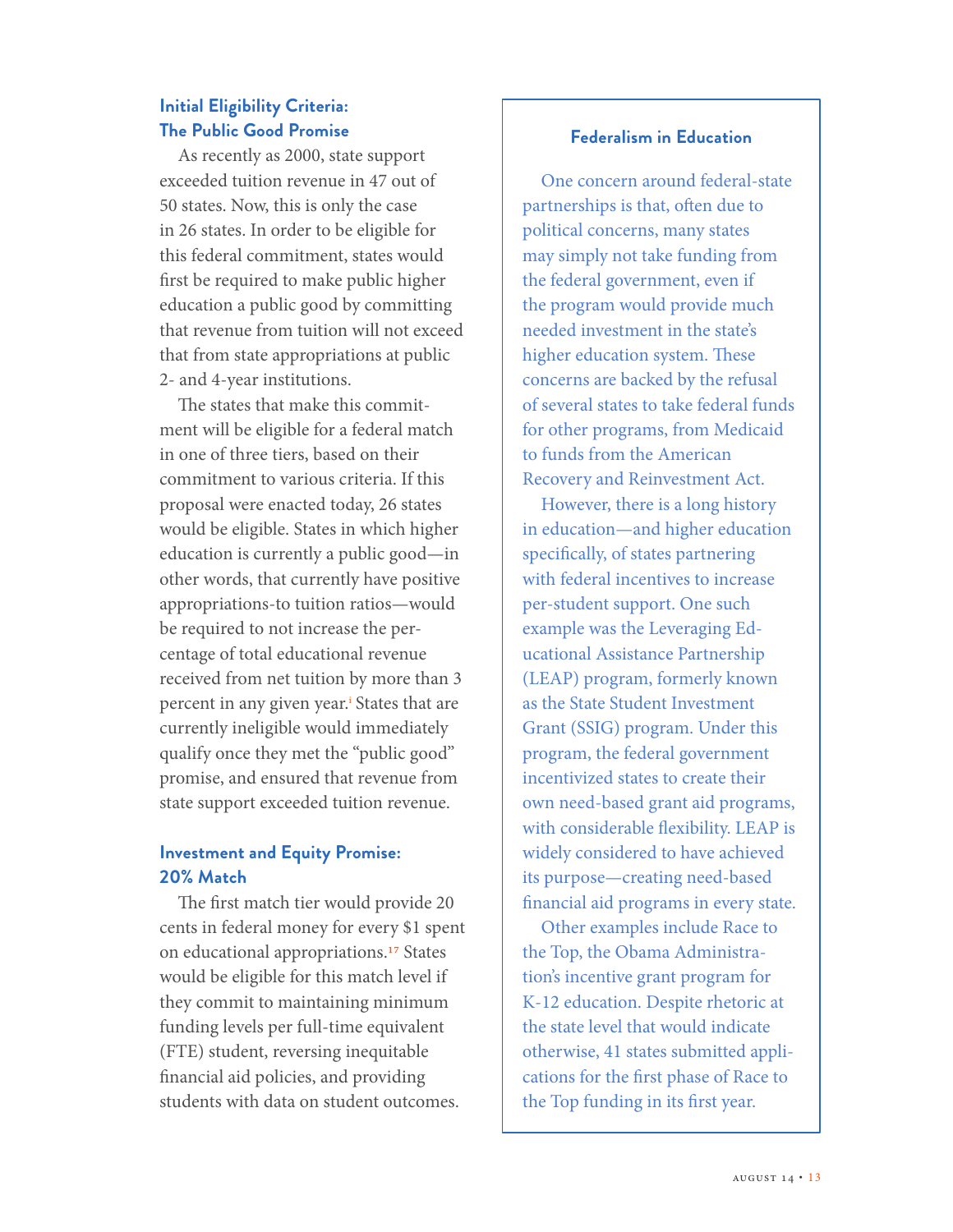## **Requirement 1. Maintain minimum funding levels per FTE at the average of the previous two fiscal years.**

To ensure that states are not supplanting internal support with federal dollars, the incentive fund would include strict Maintenance of Effort provisions that require states to keep baseline higher education funding per FTE at current levels. To be eligible for the 20 percent match, states will be required to maintain minimum educational appropriations—not including federal money from either the match or another program—per FTE at the average level of the two previous years. Minimum funding levels per FTE would also be chained to inflation, so states would be required to increase funding levels consistent with an inflation indicator such as the Consumer Price Index (CPI).

Maintenance of Effort (MoE) provisions are commonplace in secondary education, particularly funding formulas that drive the Elementary and Secondary Education Act and Individuals with Disabilities Education Act. Higher education has fewer examples of MoE provisions, but any serious federal-state partnership for higher education should ensure that states are not simply using federal dollars to supplant state resources. One extremely successful example was the Leveraging Educational Assistance Partnerships program18, which provided dollar-for-dollar matching funds to states to create need-based aid programs. When LEAP was created (originally as the State Student Incentive Program), nearly half of all states did not have a need-based grant program; now all 50 states do. The incentive was also inexpensive—LEAP was only funded at \$64 million in 2010, the last year for which it received funding. Similarly the College Access Challenge Grant (CACG) program (created in 2008) requires that states provide operating support for schools equal to or greater than the average of the previous five years. States proved responsive to the MoE provisions under both CACG as well as the stimulus, maintaining budget levels at or near the minimum threshold under both programs.

#### **Requirement 2: Reduce unmet need for low-income students.**

The second requirement would ensure that states and institutions are putting grant aid dollars toward the students who need it the most. Currently, high-income students must pay a very small portion of income, relative to low- and middle-income students, in college costs (see Table 2). After considering total cost of attendance minus any grant and scholarship aid and a family's Expected Family Contribution, dependent students from high-income families (those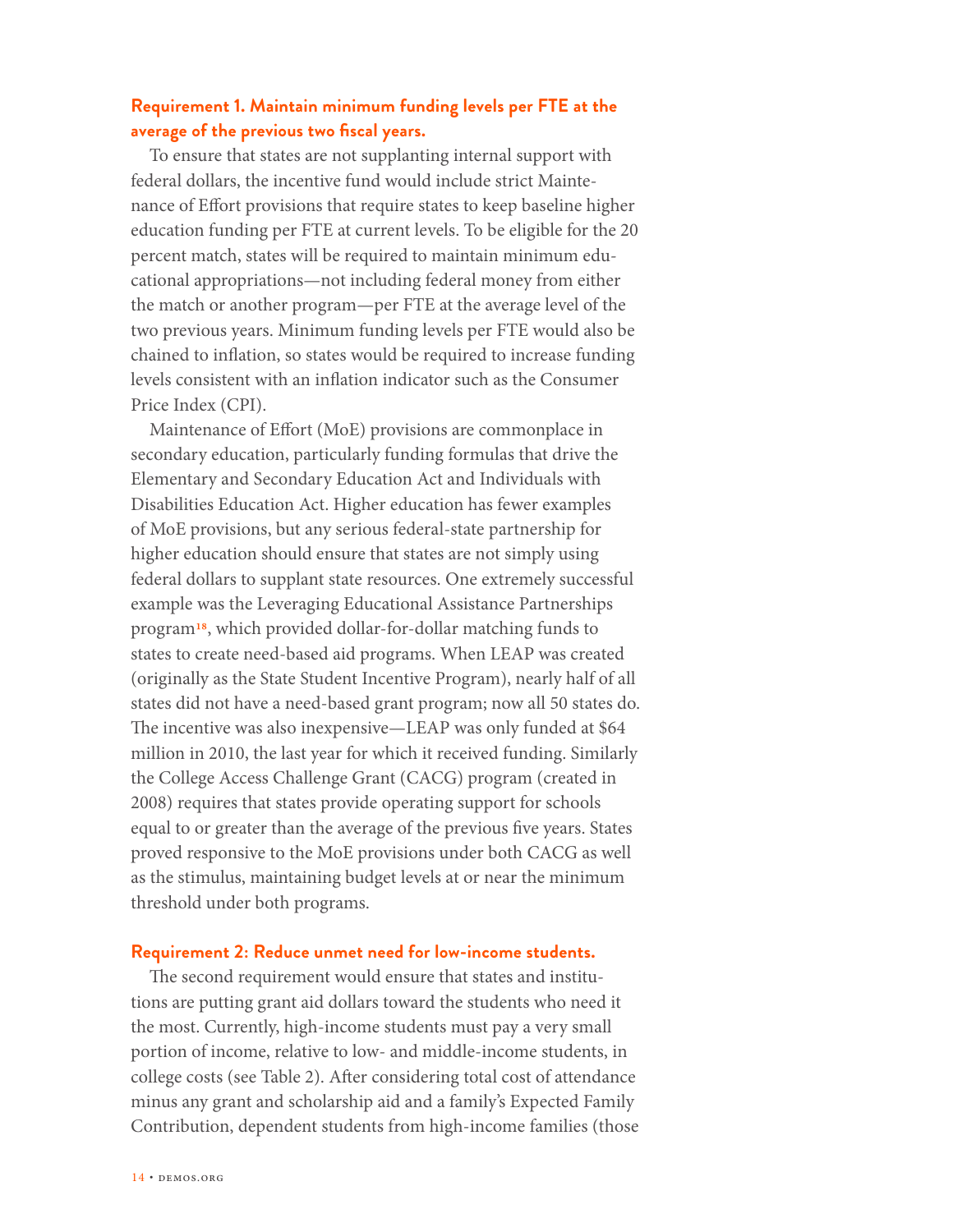in the top quintile), are required to pay 21% of annual income in college costs at public 4-year institutions. By contrast, students from the bottom income quintile must pay 95 percent of annual income in college costs at public four-year schools, and middle-income students must pay 30 percent (see Table 2).

To ensure equitable funding across income levels, states would commit to equalizing the percentage of income required to fund remaining college costs (or, unmet need). An eligible state would have to show that a low-income student—defined as coming from the bottom income quintile, must pay no more in total net costs as a share of household income than high-income students at public 2- and 4-year schools in the state.

The percent of income required would be calculated after accounting for their Expected Family Contribution (EFC), as well as federal (including Pell Grants, SEOG, and Veteran's Benefits), state, and institutional grant aid. Loans (including federal, state, institutional, or private), or federal higher education tax incentives would not be considered financial aid regardless of the level of subsidy or interest rate on the loan.

Thus, states have flexibility through lowering the cost of attendance, providing and reallocating need-based grant aid, and/or ensuring that students are maximizing the federal grant aid for which they are eligible. States would be allowed to include federal match funds from this tier to achieve this commitment.

|                        | Average<br>Parental In-<br>come | Cost of<br><b>Attendance</b> | <b>Expected</b><br>Family<br>Contribution<br>(EFC) | <b>Unmet Need</b><br>(Cost of<br><b>Attendance Minus</b><br><b>EFC and Grant Aid)</b> | <b>Percent of Family</b><br><b>Income Required</b><br>to Attend College |  |
|------------------------|---------------------------------|------------------------------|----------------------------------------------------|---------------------------------------------------------------------------------------|-------------------------------------------------------------------------|--|
| <b>Bottom Quintile</b> | \$12,660.30                     | \$21,713.00                  | \$267.30                                           | \$11,783.90                                                                           | 95%                                                                     |  |
| 2nd Quintile           | 35,993.70                       | 22,609.60                    | 2,167.00                                           | 12,373.30                                                                             | 40%                                                                     |  |
| Middle Quintile        | 64,968.60                       | 22.929.50                    | 8,007.20                                           | 11.248.50                                                                             | 30%                                                                     |  |
| 4th Quintile           | 97,955.50                       | 23,625.30                    | 16,501.80                                          | 6,649.70                                                                              | 24%                                                                     |  |
| <b>Top Quintile</b>    |                                 | 25,499.10                    | 34,374.20                                          | 2,803.90                                                                              | 21%                                                                     |  |

# **Table 2. Low-Income Families Must Spend Nearly 100% of Family Income to Pay For Public 4-Year Colleges**

Source: U.S. Department of Education, National Postsecondary Student Aid Survey 2012 (NPSAS:12).

Methodology from Postsecondary Education Opportunity and Education Trust (2012). Percent of family income required to attend college is calculated as (Unmet Need + EFC)/Parental Income

# **Requirement 3: Maintain enrollment levels for Pell-Eligible students at four-year institutions.**

In order to receive the 20 percent match, institutions would be required to maintain levels of enrollment for students eligible for Pell Grants. This would ensure that institutions with a public mission are not excluding low-income students, and that those students choice of institution expands beyond "low-cost" or open-access institutions. Given that the total percentage of the student body receiving Pell Grants each year fluctuates, institutions could be given a minimal amount of flexibility in Pell enrollment. For example, if the total percentage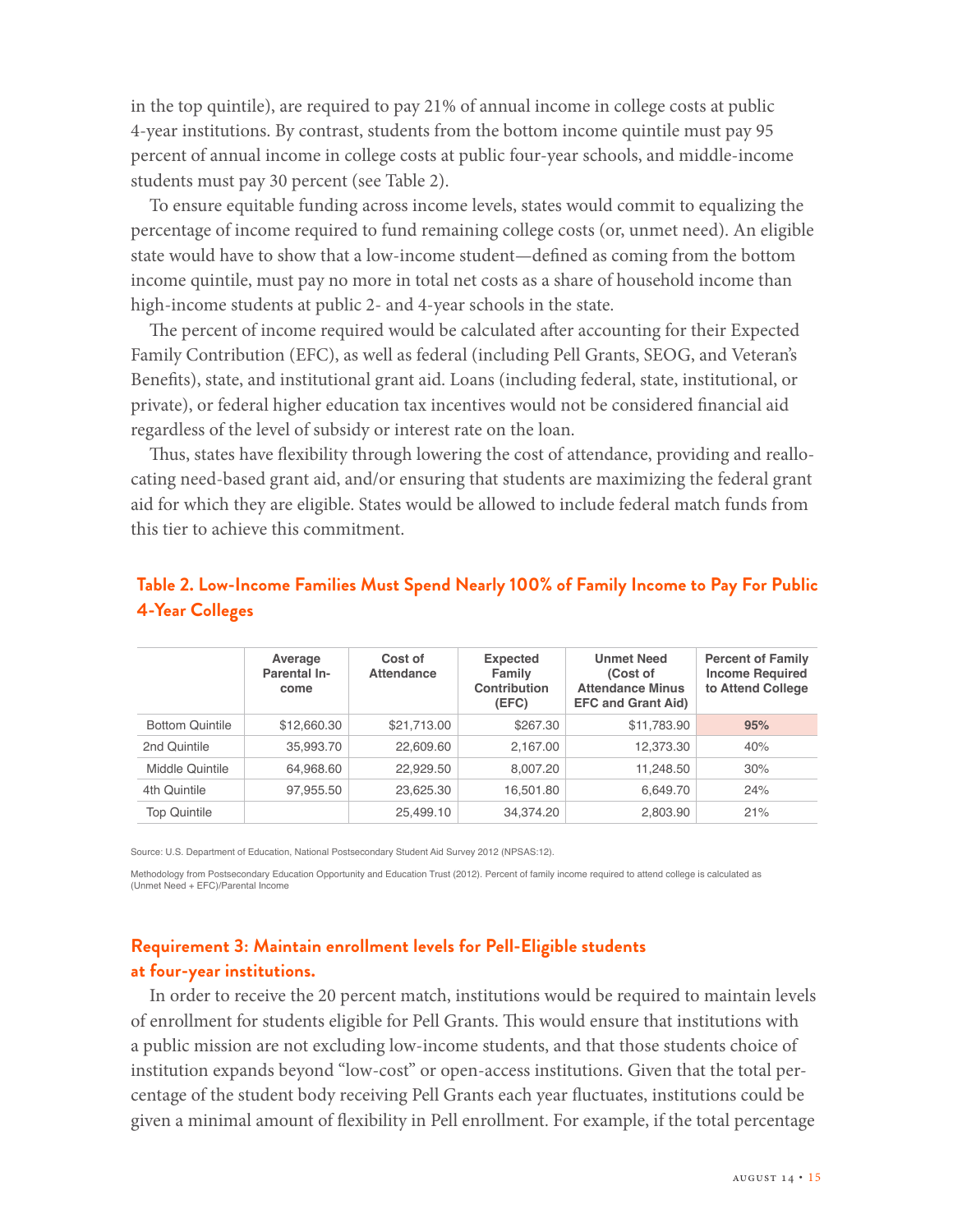# **How the Investment and Equity Promise (20% Match) Could Work: New York**

To illustrate how the 20 percent match tier would work in practice, consider the state of New York, which spends \$8,656 in educational appropriations per student, and has a full-time equivalent enrollment of 578,144.

If New York were to commit to the Investment and Equity Promise by maintaining current funding levels, and ensuring that low-income students do not pay more as a percentage of income than high-income students, it would receive an additional \$1 billion, or \$1,731 per student, if it were to maintain the same funding level as the previous year. At four-year institutions in New York, this federal match alone would cover almost a quarter (22.9%) of the average current net price for low-income students at public 4-year institutions. In other words, this federal match would cover a quarter of the remaining portion of college costs that are not currently covered by grant aid.

If the entirety of the subsidy were funneled to low- and middle-income students in New York, low-income students would stand to benefit by \$2,833 per student, which would cover 37.6% of the net cost of attending public four-year institutions in New York for low-income students.

of students nationally receiving Pell Grants falls by 5 percent in a given year (perhaps due to a recovering economy), an institution could be provided with a small reprieve if their Pell enrollment falls slightly. However, in order to ensure that institutions are not using a decrease in total Pell enrollment as an excuse, the Department of Education could use its discretion to apply a second metric—such as the percentage of students whose families make below 200 percent of the poverty level—to ensure institutions are maintaining a minimum level of access for low-income students.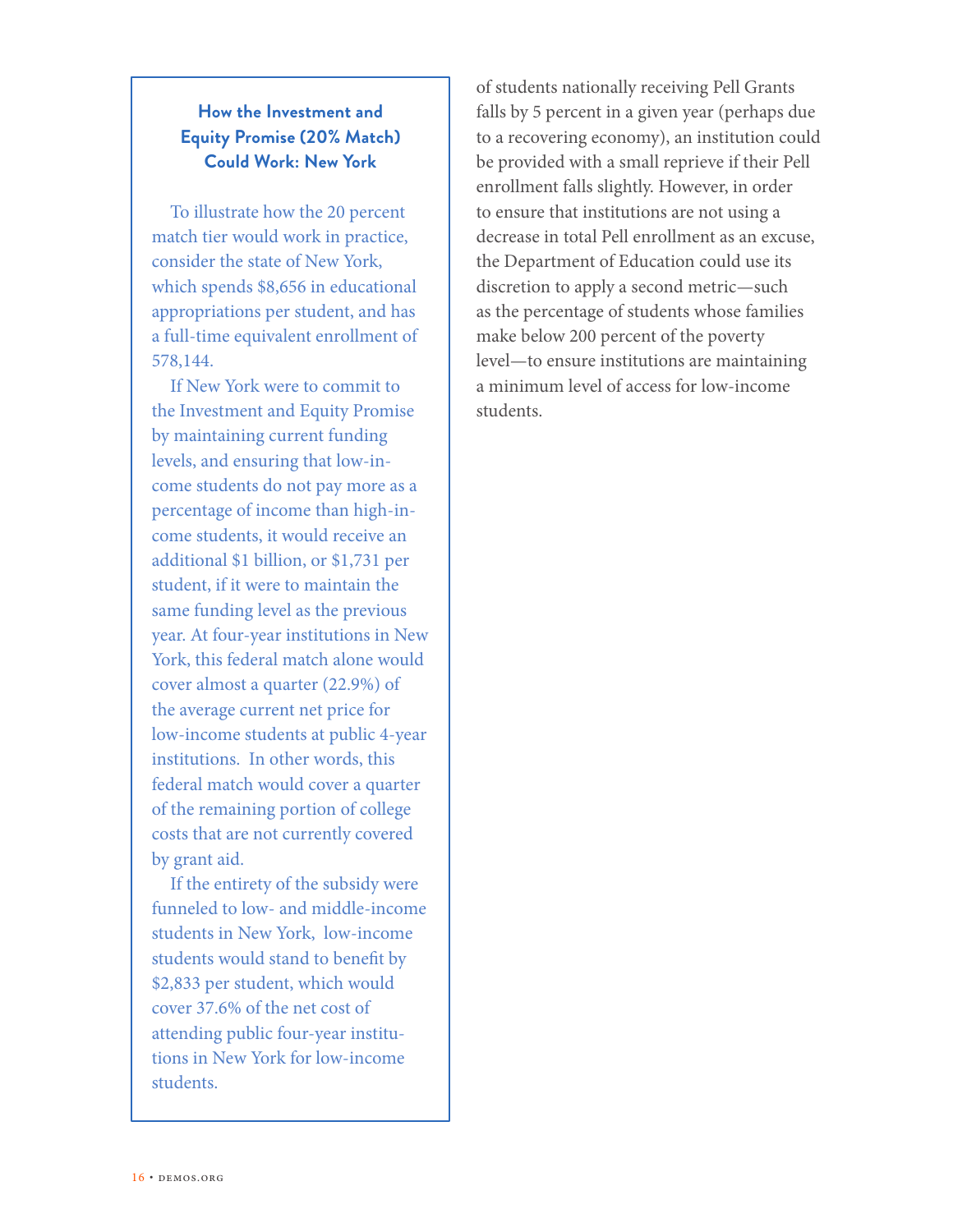#### **OVERALL IMPACT OF INVESTMENT AND EQUITY PROMISE**

Under the initial Public Good Promise criteria, 26 states would be eligible for matching funds. If all 26 states were to commit to the Investment and Equity promise, states would receive a total of \$**9.75 billion in matching funds**. At current enrollment levels, approximately **7.2 million** students—or 63.5 percent of all full-time students at public schools—would stand to benefit, by an average of **\$1,361** per student. Even if each state kept overall educational appropriations at the same level, this match alone would increase per-student funding above pre-recession levels.

In addition to this subsidy, however, states would be required to ensure that low-income students pay no more than higher income students in college costs, accounting for Expected Family Contribution and grant aid. Consider this provision at the average public 4-year institution (costing  $$21,713^{19}$ ) for a family making \$30,000 annually, in a state in which families from the top income quintile pay 30 percent of income in college costs. In addition to the maximum Pell Grant (\$5,645) and an EFC of  $$850<sub>2</sub>°$  the state would have to ensure that an additional \$2,505 were spent to subsidize this student's college expenses. If a state distributed all federal match money equally with no regard to income, over half (\$1,361) of this would come from the federal match, and the other could from state or institutional needbased aid, or by reallocating grant programs that are not currently based on need.

Alternately, the state could use the bulk of the federal match toward need-based aid or other programs to lower the cost for low-income students. If the match funds were entirely used on those making under 300 percent of the federal poverty level, nearly 4.4 million students would stand to benefit, at an average of \$2,227 per student**.** This would represent almost a quarter (23.9%) of the average net cost after grant aid for low-income students at public 4-year institutions.

#### **Debt-Free Higher Education Guarantee: 60% Match**

The largest match tier under the Affordable College Compact would be reserved for those states that are truly willing to return college to a debt-free system for low- and middle-income students. States that make this and additional commitments would receive \$.60 for every dollar spent on educational appropriations per FTE. Given that the commitments in this tier overlap with those in the Investment and Equity (20% match) tier, states would not be required to fulfill those criteria, but would be required to commit to the following:

#### **Requirement 1: Commit to debt-free higher Education for Low- and Middle-Income Students.**

In exchange for the highest match tier, states would promise that low- and middle-income students would receive enough support from federal, state, and institutional resources to cover the cost of attendance, minus a family's Expected Family Contribution. This Affordable College Compact would include all four-year public institutions within the state in addition to lower cost public 2-year institutions should a student decide to attend. Students must be eligible for debt-free higher education for up to 10 non-consecutive semesters.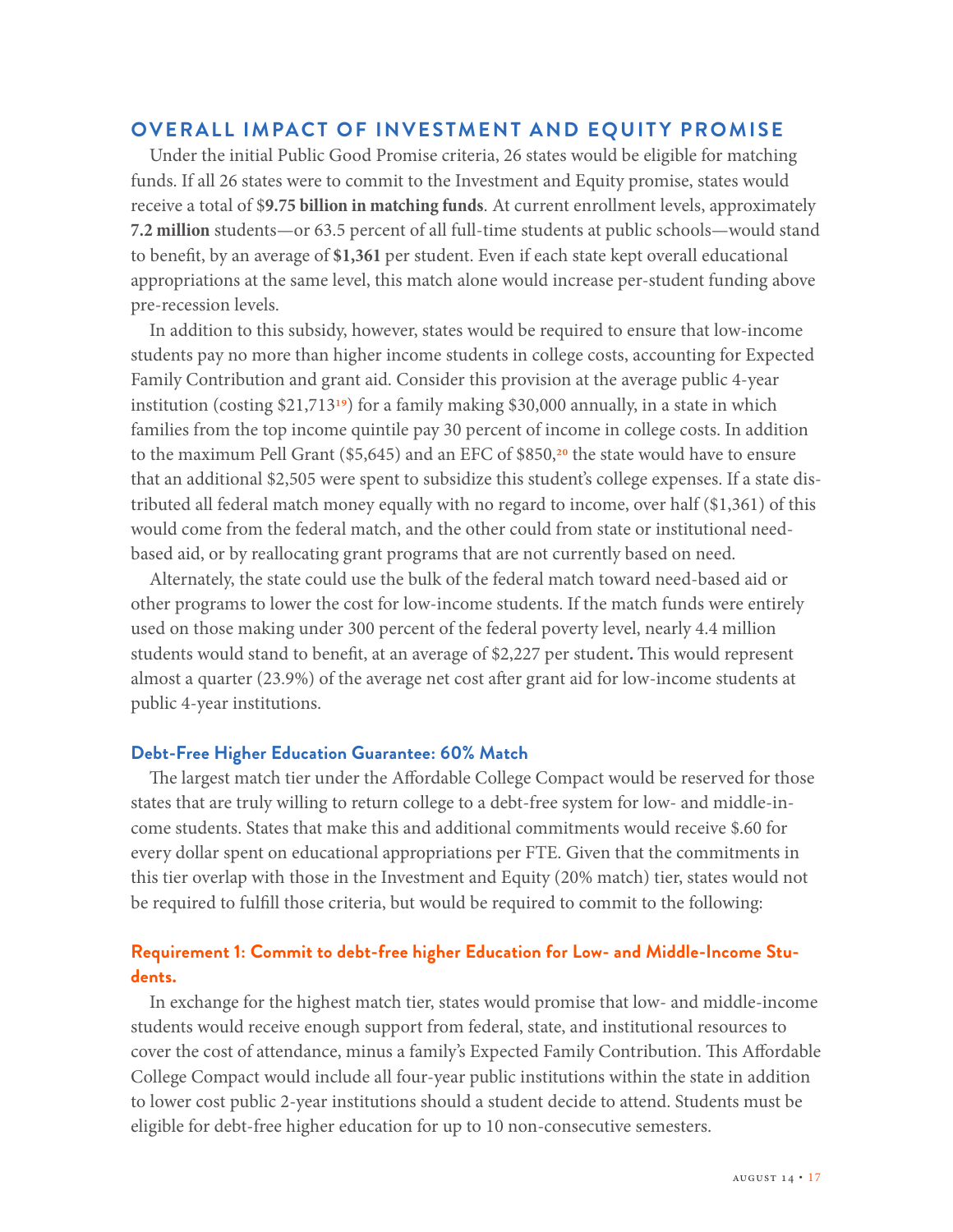#### **Defining "Debt-Free"**

For the purposes of matching funds under the Affordable College Compact, we define "debt free" to mean reasonably afforded by working 10 hours a week and enrolled full-time in school. Research has shown that students who work 10 hours a week stand to benefit academically, while those who work more than 20 hours and enroll part-time are more likely to drop out.

Codified, "debt free" means that unmet financial need at a public four-year school does not exceed the amount a student can earn from a job at the state minimum wage, working 10 hours a week throughout the academic year. Assuming a 35 week academic year, at the current federal minimum wage (\$7.25/hour), this would mean that unmet need could not exceed \$2,537 for any low- and middle-income student at a public four-year institution. This is nearly the same amount in unmet need that students from the top income quintile (\$2,803) face each year (see Table 2, above).

The definition of middle-income—the limit at which states must assure debt-free college would be defined as up to 300 percent of the poverty level. Assuming a household size of three, this would include all families making under \$59,370.21

For a matter of perspective, 61 percent of all full-time students at public schools are between 0-300 percent of the poverty level<sup>22</sup> (compared to 47 percent of those attending private non-profit schools), so this commitment would cover most students, returning public higher education to a debt-free proposition in states that are eligible. Making this commitment would certainly cover most of the 64 percent of public 4-year graduates (and 42 percent of the associate's degree recipients from public schools) who borrow to attain a degree.

# **Requirement 2: Require public institutions to publish better data on student outcomes, disaggregated by income and transfer status.**

Currently, institutions report graduation outcomes for first-time, full-time undergraduate students, and are only required to disclose graduation rates for Pell Grant students upon request. Requirements for reporting employment and labor market outcomes for students are minimal as well. As a condition for receiving at least 60 percent of their annual funding for higher education, states would commit to collecting and publishing outcome data for low-income students, as well as data on part-time and transfer students (disaggregated by the type of degree or credential received). This would provide a minimum level of accountability, allowing students to better understand potential differences in quality between state institutions. In addition to graduation data, states should link institutional data with state Unemployment Insurance databases in order to publish information on labor market outcomes.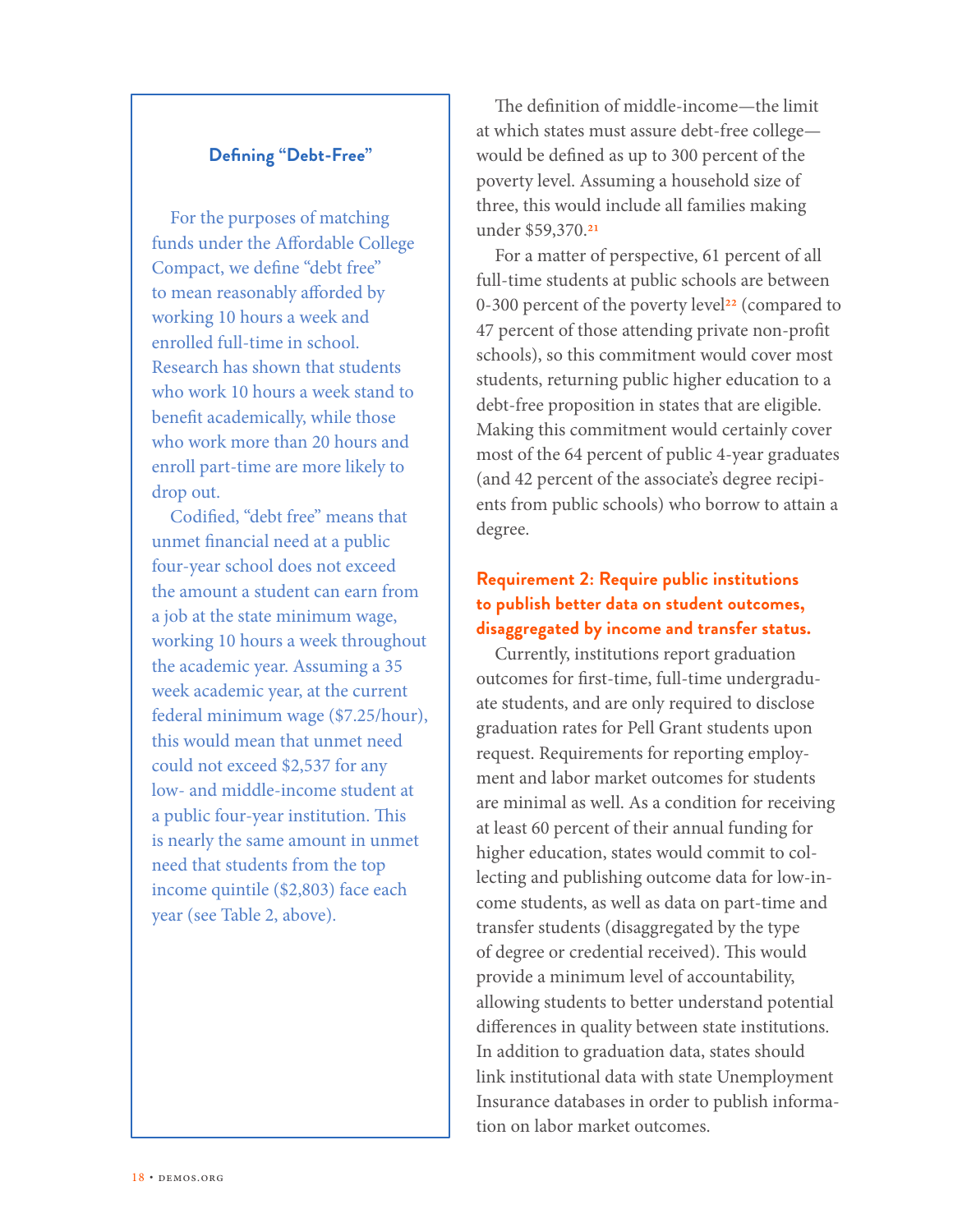# **Requirement 3: Maintain enrollment levels for Pell-Eligible students at four-year institutions.**

As with the 20 percent match, in order to receive the 60 percent match, public four-year institutions would be required to maintain (or increase) levels of enrollment for students eligible for Pell Grants. This would ensure that institutions with a public mission are not excluding low-income students, and that those students choice of institution expands beyond "low-cost" or open-access institutions. Given that the total percentage of the student body receiving Pell Grants each year fluctuates, institutions could be given a minimal amount of flexibility in Pell enrollment. For example, if the total percentage of students nationally receiving Pell Grants falls by 5 percent in a given year (perhaps due to a recovering economy), an institution could be provided with a small reprieve if their Pell enrollment falls slightly. However, in order to ensure that institutions are not using a decrease in total Pell enrollment as an excuse, the Department of Education could use its discretion to apply a second metric—such as the percentage of students whose families make below 200 percent of the poverty level—to ensure institutions are maintaining a minimum level of access for low-income students.

# **Requirement 4: Create New Mechanisms, Including Refinancing and Service, to Offload Debt.**

For students who are required to (or choose to) borrow to finance higher education under the commitment, states would be required to create new state authorities that allow students to reduce debt burdens, either through refinancing student loans to take advantage of low interest rates, or by providing incremental loan forgiveness for students who commit to working in public or community service within the state.<sup>23</sup> Students with undergraduate debt who work in public service for 3 or more years within the state and continue to make loan payments could receive a portion of their balance forgiven, with the percentage being determined by the state authority.

#### **Overall Impact of the Debt-Free Guarantee: A Good Deal for States**

The average net price for low-income students at public 4-year institutions<sup>24</sup> across the United States is \$9,319. However, this hides considerable variation across states—from a low of \$5,920 (Hawaii) to a high of \$14,167 (Delaware).

As above, assume 26 states would be eligible to participate in the Debt-Free Guarantee. If *all* were to participate, we estimate the total federal match would come out to **\$29.2 billion**. Assuming current enrollment levels in all 26 states, approximately **7.2 million students** would stand to benefit by an average of **\$4,083** per student across participating states.

Currently, 61.1 percent of students at public institutions<sup>25</sup> are between 0 and 300 percent of the federal poverty level. Assuming current enrollment levels, participating states would require a debt-free guarantee for roughly **4.4 million students**. Given the total federal match, this would come out to roughly **\$6,682** per low- or middle-income student if all eligible states participated. This number represents nearly three-fourths (72%) of the net price low-income students face after all grant aid at four-year schools. Suffice it to say, this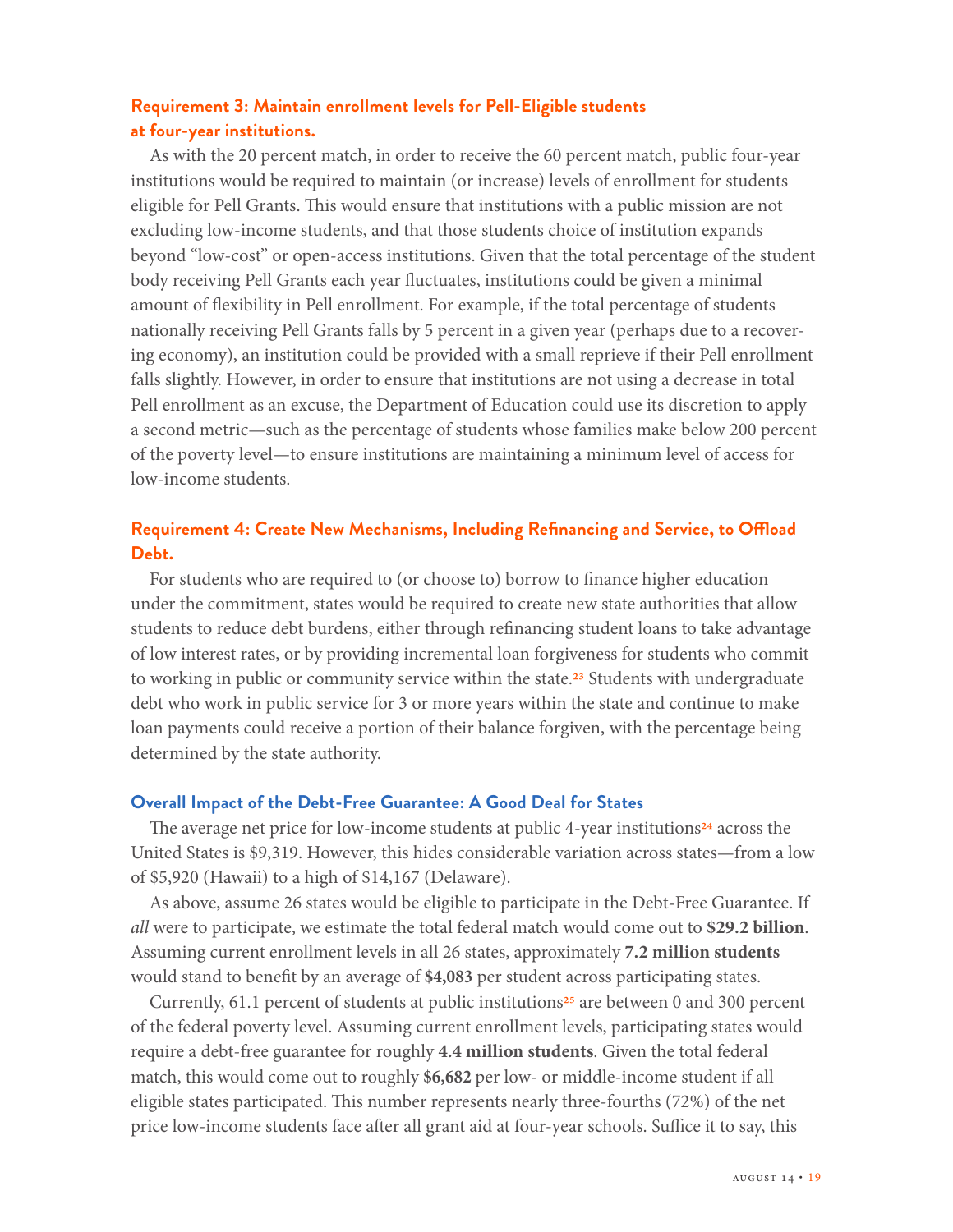represents a considerable benefit to participating states, which could fund the additional unmet need through a combination of new state or institutional aid, existing merit-based aid, and other sources.

# **BONUS Reinvestment Match: 40% Federal Match on Each Dollar Exceeding Current Funding**

Of course, the goal of this incentive fund is not merely to return state higher education funding to pre-recession levels, but to encourage states to continually increase investment for public institutions. Thus, states who commit to all of the requirements under *either* the 20 percent match level or 60 percent match level, would receive a 40 percent match on every dollar per FTE student (excluding federal funds) that exceeds previous funding levels.

As an example of how this might work, consider a participating state that spent \$1,000 per FTE in 2013, and spends \$1,500 per FTE in 2014. If the state were participating in the 20 percent match tier, the federal government would provide a 20 percent match on the first \$1,000 (totaling \$200), and a 40 percent match on the additional \$500 (totaling \$200). Thus, total support per student, including federal matching funds, would equal \$1,900. If the state were participating in the 60 percent match tier, the federal government would provide a 60 percent match on the first \$1,000 (totaling \$600), and a 40 percent match on the additional \$500 (totaling \$200). Thus, total support per student, including federal matching funds, would equal \$2,300.

The 40 percent match would apply to each dollar above the average of the previous two years' funding levels, adjusted for inflation, to incentivize continual increases in state appropriations.

#### **The Compounding Benefit of Reinvestment**

In 2013, states increased per-student funding by an average of 1.4 percent. Among the 26 states that are eligible by way of the initial Public Good Promise criteria, 18 increased appropriations per student between 2012 and 2013.

Eligible states spent a total of \$48.7 billion on educational appropriations in 2013. If all these states increased funding again by 1.4 percent, the total reinvestment match would equal nearly \$273 million on top of the 20 percent match already received. If each of the 26 eligible states participated in the 20 percent match level and increased appropriations by 1.4 percent, this would mean a total of \$10.0 billion in matching funds for states, or \$1,399 per student (see Table 3).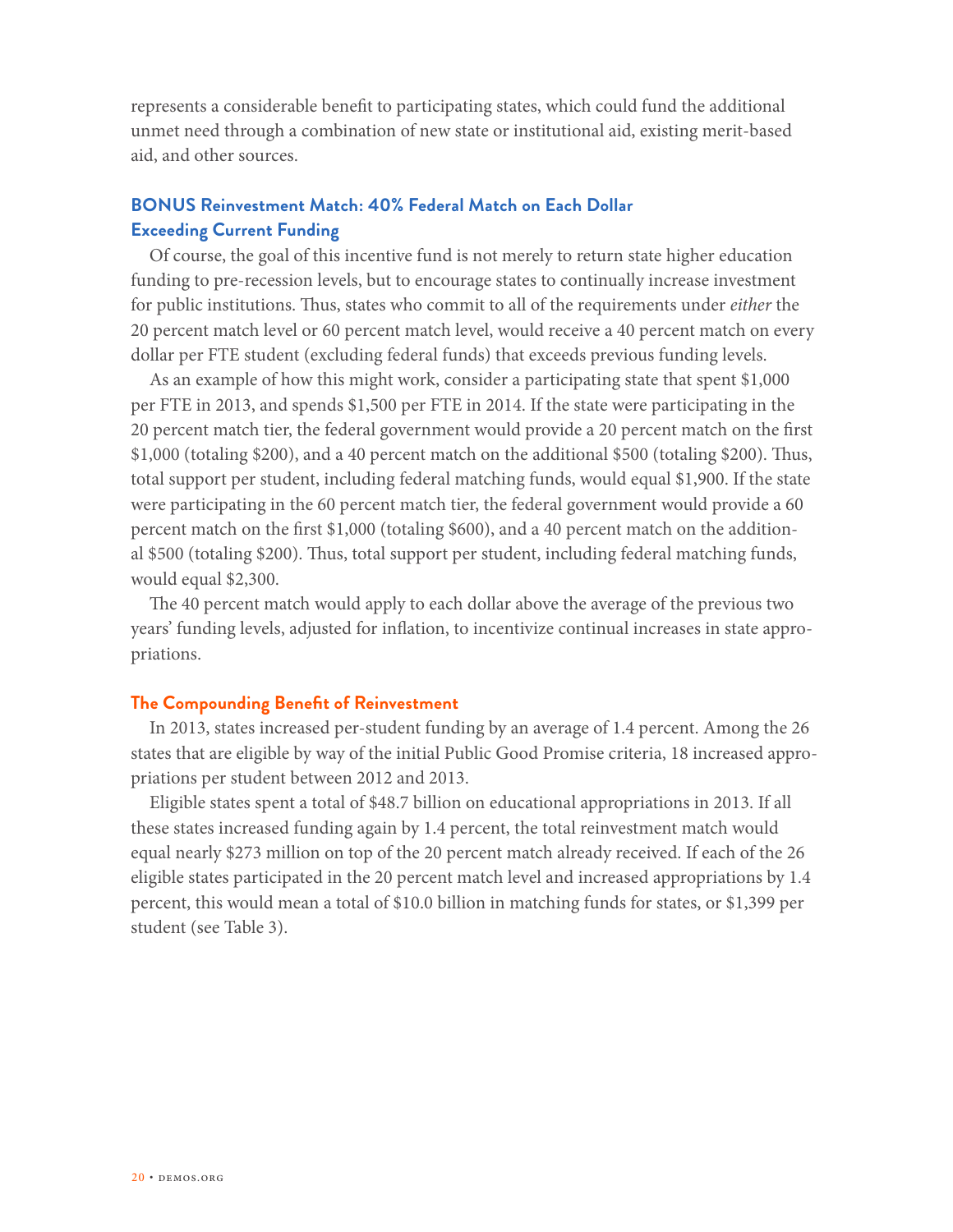# **Table 3: 40% Reinvestment Match: How an Incremental Increase in Per-Student Funding Could Benefit States and Students**

|                                                                                                | Investment and Equity Promise (20% Match) + Reinvestment Promise (40% additional match) |                |                |
|------------------------------------------------------------------------------------------------|-----------------------------------------------------------------------------------------|----------------|----------------|
| <b>Percent Increase</b>                                                                        | 1.4% Increase*                                                                          | 5% Increase    | 10% Increase   |
| <b>Total Federal Match**</b>                                                                   | \$10.0 billion                                                                          | \$10.7 billion | \$11.7 billion |
| <b>Federal Match per Student</b>                                                               | \$1,399                                                                                 | \$1,497        | \$1,633        |
|                                                                                                | Affordable College Compact (60% Match) + Reinvestment Promise (40% additional match)    |                |                |
| <b>Total Federal Match**</b>                                                                   | \$29.5 billion                                                                          | \$30.2 billion | \$31.2 billion |
| <b>Federal Match Per Student</b>                                                               | \$4,121                                                                                 | \$4.219        | \$4,355        |
| *La OOJO istatista based as alternative that believe subsequently a line of tool as a studient |                                                                                         |                |                |

\*In 2013, states increased funding for higher education by 1.4% per student.

\*\*Assumes all 26 Eligible States Participate

#### **Contract for College: State Investment in Tandem with Federal Financial Aid**

A federal-state partnership should work to enhance federal student aid programs—such as the Pell Grant—that have seen their value decrease relative to college costs. Rather than simply increasing federal grant aid in the hopes that it will cover a manageable portion of costs, the Pell Grant should be used as a guide to states for how much to reinvest, and how to target state subsidies.

To highlight this, students in the bottom quintile at public 4-year schools, according to federal methodology, are "expected" to contribute an average of \$267 for college. However, these students face a net cost of college of nearly \$12,000, which is the equivalent of poverty-level wages.

States for whom the Pell Grant does not sufficiently meet the needs of low-income students should increase subsidies and target grant aid to ensure that unmet need is reduced and debt-free college is a possibility.

But nor should a new matching program be an excuse for the federal government to avoid reforming federal financial aid programs. Federal aid programs are often insufficient or inefficient, either not covering a meaningful percentage of college costs or being delivered in a manner that does not help students defray those costs.

As a guideline, Demos released the Contract for College<sup>26</sup> in 2012, which would align federal student aid programs into one cohesive, guaranteed package for students. This could work in tandem with increased state investment—in fact, states that commit to debt-free college would have an easy guideline by which they could distribute their own support as well as federal subsidies.

#### **How Do We Pay for Debt-Free College?**

For perspective, the proposed investment in debt-free college—approximately \$29.5 billion if all currently eligible states participated at current funding levels *and* increased state funding by 1.4 percent—is almost equal to the amount of federal undergraduate loans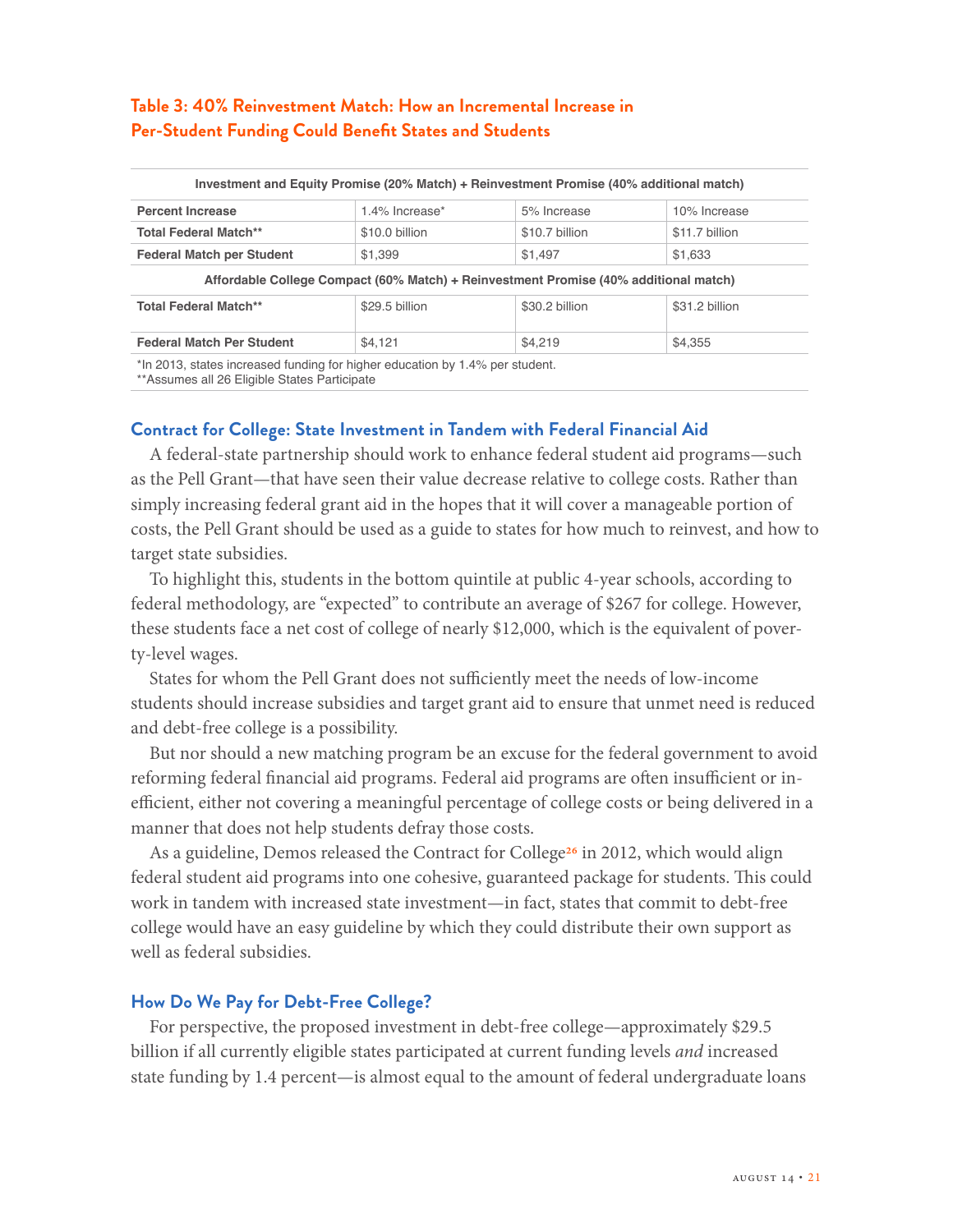(including Direct subsidized and unsubsidized loans) disbursed at public schools in 2012-13, which totaled \$30.7 billion.<sup>27</sup> It also is less than the federal government spends on Pell Grants each year. Outside of higher education, the Debt Free College Commitment would cost less than 20 percent of what the government loses each year on preferential tax rates on capital gains and dividends.

Congress could fund this proposal through a variety of mechanisms—both inside and outside the higher education budget. Within the higher education realm, the federal government issues \$34 billion<sup>28</sup> annually in tax-based student aid—including the American Opportunity Tax Credit, tuition tax deduction, Lifetime Learning Credit, and other benefits. These forms of aid do not reach students in time to pay tuition or other bills related to college, nor are they targeted at low-income students. Repurposing most or all of this aid—either by phasing out eligibility for tax filers making over \$100,000, or eliminating ineffective tax expenditures—would entirely fund this Debt-Free college proposal.

In addition, Congress could consider an institutional risk-sharing program (or "Student Loan Default Fee"), in which institutions—including for-profit, private, and public—with high cohort default rates (CDRs) on student loans are required to pay a portion of the defaulted loan balances from their institutions into a fund that would go toward borrower relief as well as preventing students from needing to borrow in the future. In 2014, Sens. Reed (D-RI), Warren (D-MA), and Durbin (D-IL) introduced a bill that would require risk-sharing payments by institutions with default rates of 15 percent or higher. While this proposal has not been costed out, the total balance (including interest) of defaulted federal student loans was \$97.5 billion in the second quarter of 2014.<sup>29</sup> Capturing just a portion of that balance from the institutions students attended before defaulting could fund a portion of the Affordable College Compact, as well as incentivize improvement from institutions with very high default rates.

However, it may not be wise to fund such a program entirely through a federal higher education budget that has been consistently short on funding itself. In addition, the entire function of this Affordable College Compact is to reduce the need to borrow. Given current accounting rules, fewer borrowers would reduce the amount the federal government makes on student loans. However, states, corporations, and financial institutions all stand to gain from a better-skilled population, and thus could be a part of funding a proposal that would undoubtedly make that a reality.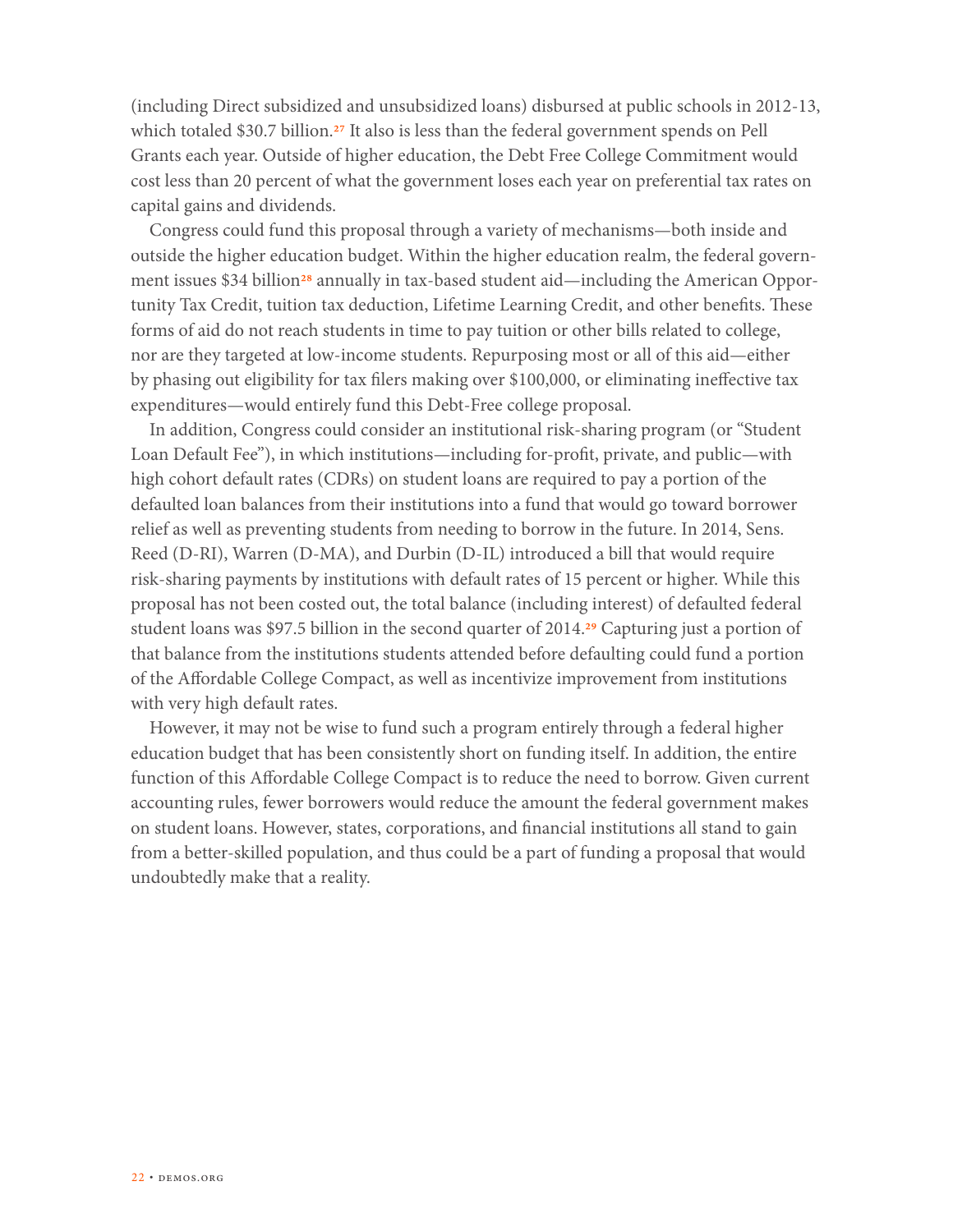# **CONCLUSION**

The normalization of debt as the primary way to finance college threatens both our conception of education as a worthy public investment, while committing a generation of young people to a level of debt that often constrains their life choices and hampers their ability to become financially stable. As postsecondary education has become necessary for upward economic mobility, we have made the risks of failing at that education higher than ever through a lifetime of debt or the catastrophic consequences of default. States have an opportunity to reverse this trend and provide real opportunity for students—particularly those underserved students who are going to make up a substantial portion of our future workforce. Disinvesting in public education has been catastrophic—reversing it will require the federal government and states to work together to make college more affordable, and return it to the debt-free promise it once was.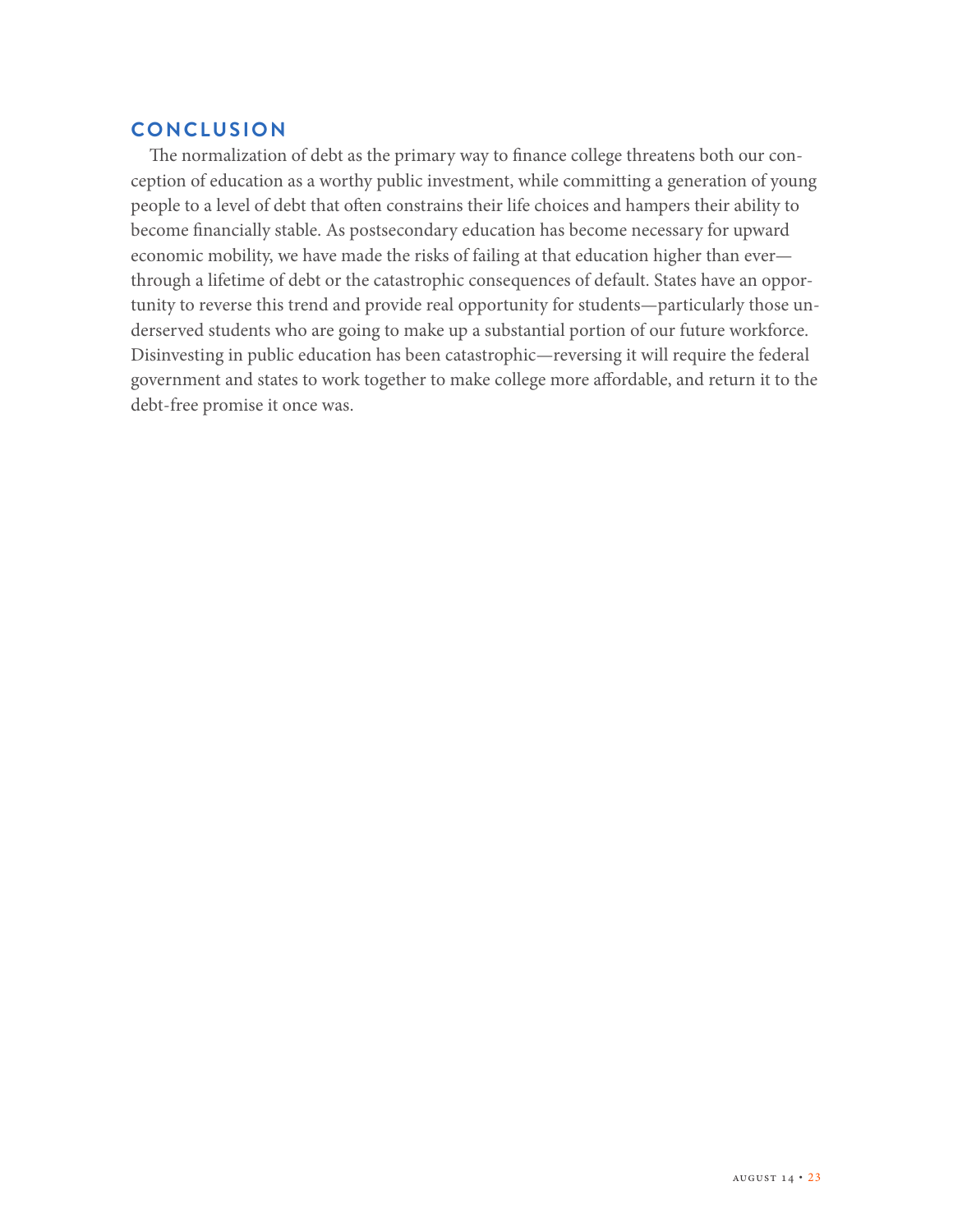# **APPENDIX**

# **Appendix Table 1: Educational Appropriations, Tuition, and Tuition as a Percent of All Education Revenue**

| <b>State</b>    | <b>Educational Appropriations</b> | <b>Net Tuition</b> | <b>Tuition as a Percent</b><br>of All Education<br>Revenue |
|-----------------|-----------------------------------|--------------------|------------------------------------------------------------|
| Alabama         | \$1,001,364,017                   | \$1,650,863,201    | 65.0%                                                      |
| Alaska          | \$335,346,800                     | \$127,752,000      | 27.6%                                                      |
| Arizona         | \$1,383,366,300                   | \$1,658,979,500    | 56.2%                                                      |
| Arkansas        | \$670,846,982                     | \$408,887,504      | 41.5%                                                      |
| California      | \$10,800,858,000                  | \$3,256,057,682    | 23.2%                                                      |
| Colorado        | \$582,727,485                     | \$1,511,706,976    | 72.2%                                                      |
| Connecticut     | \$756,887,141                     | \$731,909,952      | 49.2%                                                      |
| Delaware        | \$202,886,697                     | \$559,488,627      | 73.5%                                                      |
| Florida         | \$2,787,329,057                   | \$1,804,494,398    | 39.3%                                                      |
| Georgia         | \$2,291,564,868                   | \$1,532,718,053    | 40.1%                                                      |
| Hawaii          | \$425,703,405                     | \$221,464,166      | 34.2%                                                      |
| Idaho           | \$347,801,088                     | \$208,839,010      | 37.5%                                                      |
| <b>Illinois</b> | \$3,576,392,031                   | \$2,013,654,100    | 36.7%                                                      |
| Indiana         | \$1,282,128,783                   | \$1,860,971,938    | 59.2%                                                      |
| lowa            | \$683,894,842                     | \$1,042,082,712    | 60.4%                                                      |
| <b>Kansas</b>   | \$793,332,707                     | \$778,486,369      | 49.5%                                                      |
| Kentucky        | \$973,363,255                     | \$874,506,843      | 47.3%                                                      |
| Louisiana       | \$880,494,332                     | \$672,197,554      | 43.3%                                                      |
| Maine           | \$231,417,606                     | \$318,438,429      | 57.9%                                                      |
| Maryland        | \$1,596,291,890                   | \$1,754,029,406    | 52.4%                                                      |
| Massachusetts   | \$1,171,537,382                   | \$1,004,739,170    | 46.2%                                                      |
| Michigan        | \$1,969,787,412                   | \$4,558,718,031    | 69.8%                                                      |
| Minnesota       | \$1,023,167,040                   | \$1,670,056,875    | 62.0%                                                      |
| Mississippi     | \$700,741,735                     | \$462,695,023      | 39.8%                                                      |
| Missouri        | \$1,035,672,104                   | \$1,056,792,316    | 50.5%                                                      |
| Montana         | \$182,151,670                     | \$227,989,504      | 55.6%                                                      |
| Nebraska        | \$630,872,986                     | \$436,446,204      | 40.9%                                                      |
| Nevada          | \$420,908,477                     | \$242,573,993      | 36.6%                                                      |
| New Hampshire   | \$73,983,294                      | \$414,831,186      | 84.9%                                                      |
| New Jersey      | \$1,761,082,000                   | \$2,312,115,980    | 56.8%                                                      |
| New Mexico      | \$835,767,933                     | \$324,711,803      | 28.0%                                                      |
| New York        | \$5,004,442,819                   | \$2,764,283,840    | 35.6%                                                      |
| North Carolina  | \$3,248,566,752                   | \$1,490,728,267    | 31.5%                                                      |
| North Dakota    | \$269,558,538                     | \$266,607,433      | 49.7%                                                      |
| Ohio            | \$1,863,131,337                   | \$3,065,747,624    | 62.2%                                                      |
| Oklahoma        | \$888,129,338                     | \$644,369,783      | 42.0%                                                      |
| Oregon          | \$673,405,735                     | \$1,109,895,178    | 62.2%                                                      |
| Pennsylvania    | \$1,600,341,869                   | \$3,599,042,396    | 69.2%                                                      |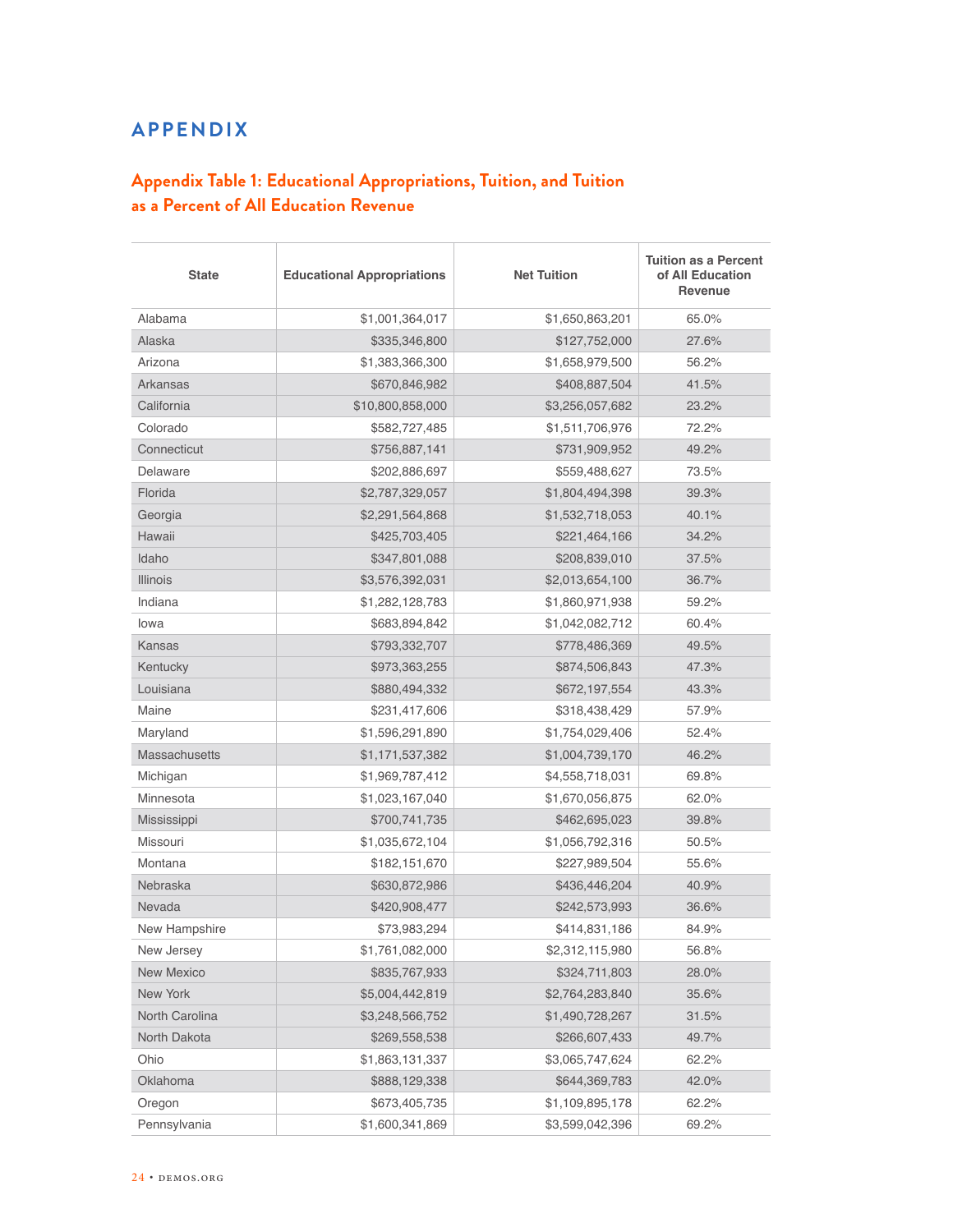# **Appendix Table 1 (Continued): Educational Appropriations, Tuition, and Tuition as a Percent of All Education Revenue**

| <b>State</b>         | <b>Educational Appropriations</b> | <b>Net Tuition</b> |       |
|----------------------|-----------------------------------|--------------------|-------|
| Rhode Island         | \$155,158,564                     | \$376,135,149      | 70.8% |
| South Carolina       | \$764,222,416                     | \$1,283,364,069    | 66.1% |
| South Dakota         | \$157,146,708                     | \$257,472,533      | 65.7% |
| <b>Tennessee</b>     | \$1,083,519,309                   | \$988,779,202      | 48.4% |
| Texas                | \$6,181,597,222                   | \$4,212,514,131    | 40.5% |
| Utah                 | \$663,684,400                     | \$602,423,454      | 47.6% |
| Vermont              | \$63,551,475                      | \$307,098,044      | 85.3% |
| Virginia             | \$1,454,296,199                   | \$2,409,965,534    | 62.8% |
| Washington           | \$1,246,580,100                   | \$993,828,360      | 44.4% |
| West Virginia        | \$392,711,991                     | \$420,616,885      | 55.4% |
| Wisconsin            | \$1,388,697,951                   | \$1,218,321,064    | 46.7% |
| Wyoming              | \$370,009,335                     | \$55,138,576       | 13.0% |
| <b>United States</b> | \$68,878,421,378                  | \$61,765,530,027   | 47.5% |

# **Appendix Table 2: Impact of Investment and Equity (20% Match for Eligible States)**

| <b>State</b>         | <b>Net Price</b><br>for Low-<br>Income<br><b>Students</b> | <b>FTE</b><br>Enroll-<br>ment | <b>Estimated</b><br><b>FTE</b><br>Enrollment,<br>Low- and<br>Middle-<br>Income<br><b>Students</b> | Educa-<br>tional<br>Appropri-<br>ations Per<br><b>Student</b> | 20% Match       | 20%<br><b>Match</b><br>per FTE<br><b>Student</b> | 20%<br><b>Match Per</b><br>Low-<br>Income<br><b>Student</b> | Target-<br>ed 20%<br>Match as<br>Percent<br>of Net<br>Price for<br>Low-<br>Income<br><b>Students</b> |
|----------------------|-----------------------------------------------------------|-------------------------------|---------------------------------------------------------------------------------------------------|---------------------------------------------------------------|-----------------|--------------------------------------------------|-------------------------------------------------------------|------------------------------------------------------------------------------------------------------|
| Alaska               | \$10,465                                                  | 21,131                        | 12.911                                                                                            | \$15,870                                                      | \$67,069,360    | \$<br>3,174                                      | \$5,195                                                     | 49.6%                                                                                                |
| Arkansas             | \$8,395                                                   | 122,418                       | 74,797                                                                                            | \$5,480                                                       | \$134,169,396   | \$<br>1,096                                      | \$1,794                                                     | 21.4%                                                                                                |
| California           | \$7,423                                                   | 1,478,928                     | 903,625                                                                                           | \$7,303                                                       | \$2,160,171,600 | \$<br>1,461                                      | \$2,391                                                     | 32.2%                                                                                                |
| Connecticut          | \$9,552                                                   | 87,810                        | 53.652                                                                                            | \$8.620                                                       | \$151,377,428   | \$<br>1,724                                      | \$2,821                                                     | 29.5%                                                                                                |
| Florida              | \$7,186                                                   | 619,195                       | 378.328                                                                                           | \$4,502                                                       | \$557,465,811   | \$<br>900                                        | \$1,473                                                     | 20.5%                                                                                                |
| Georgia              | \$9,281                                                   | 354,989                       | 216,898                                                                                           | \$6,455                                                       | \$458,312,974   | \$<br>1,291                                      | \$2,113                                                     | 22.8%                                                                                                |
| Hawaii               | \$5,920                                                   | 41,088                        | 25,105                                                                                            | \$10,361                                                      | \$85,140,681    | \$<br>2,072                                      | \$3,391                                                     | 57.3%                                                                                                |
| Idaho                | \$11,583                                                  | 57,837                        | 35,338                                                                                            | \$6,013                                                       | \$69,560,218    | \$<br>1,203                                      | \$1,968                                                     | 17.0%                                                                                                |
| Illinois             | \$11,805                                                  | 375,190                       | 229,241                                                                                           | \$9,532                                                       | \$715,278,406   | \$<br>1,906                                      | \$3,120                                                     | 26.4%                                                                                                |
| Kansas               | \$9,770                                                   | 140,182                       | 85,651                                                                                            | \$5,659                                                       | \$158,666,541   | \$<br>1,132                                      | \$1,852                                                     | 19.0%                                                                                                |
| Kentucky             | \$8,809                                                   | 155,586                       | 95,063                                                                                            | \$6,256                                                       | \$194,672,651   | \$<br>1,251                                      | \$2,048                                                     | 23.2%                                                                                                |
| Louisiana            | \$7,007                                                   | 174,552                       | 106,651                                                                                           | \$5,044                                                       | \$176,098,866   | \$<br>1,009                                      | \$1,651                                                     | 23.6%                                                                                                |
| <b>Massachusetts</b> | \$10,351                                                  | 171,974                       | 105,076                                                                                           | \$6,812                                                       | \$234,307,476   | \$<br>1,362                                      | \$2,230                                                     | 21.5%                                                                                                |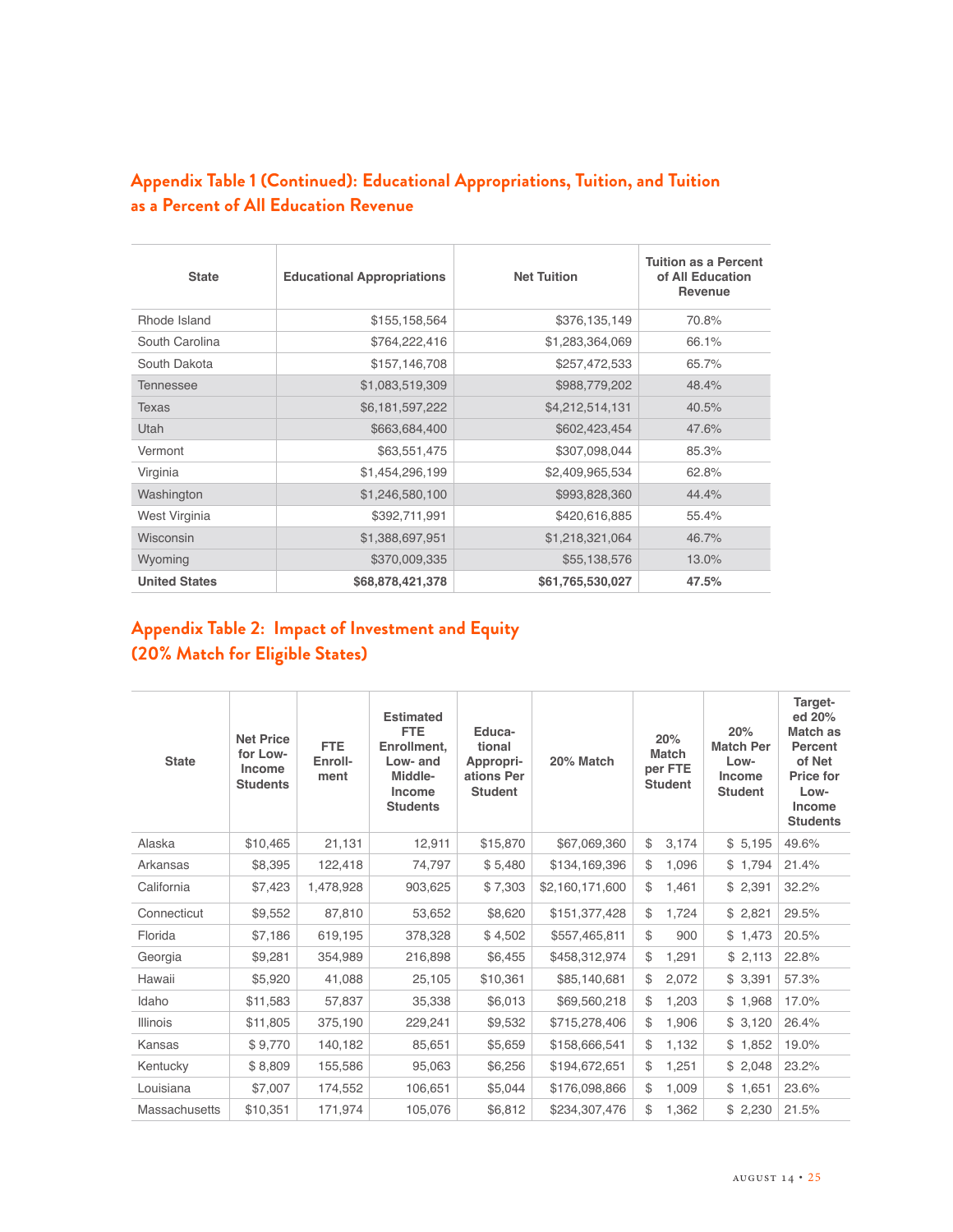# **Appendix Table 2 (Continued): Impact of Investment and Equity (20% Match for Eligible States)**

| <b>State</b>                  | <b>Net Price</b><br>for Low-<br><b>Income</b><br><b>Students</b> | <b>FTE</b><br>Enroll-<br>ment | <b>Estimated</b><br><b>FTE</b><br>Enrollment.<br>Low- and<br>Middle-<br>Income<br><b>Students</b> | Educa-<br>tional<br>Appropri-<br>ations Per<br><b>Student</b> | 20% Match       | 20%<br><b>Match</b><br>per FTE<br><b>Student</b> | 20%<br><b>Match Per</b><br>Low-<br>Income<br><b>Student</b> | Target-<br>ed 20%<br>Match as<br>Percent<br>of Net<br>Price for<br>Low-<br>Income<br><b>Students</b> |
|-------------------------------|------------------------------------------------------------------|-------------------------------|---------------------------------------------------------------------------------------------------|---------------------------------------------------------------|-----------------|--------------------------------------------------|-------------------------------------------------------------|------------------------------------------------------------------------------------------------------|
| Mississippi                   | \$10,635                                                         | 133,501                       | 81,569                                                                                            | \$5,249                                                       | \$140,148,347   | \$<br>1,050                                      | \$1,718                                                     | 16.2%                                                                                                |
| Nebraska                      | \$9,091                                                          | 81,175                        | 49,598                                                                                            | \$7,772                                                       | \$126,174,597   | \$<br>1,554                                      | \$2,544                                                     | 28.0%                                                                                                |
| Nevada                        | \$8,339                                                          | 65,917                        | 40,275                                                                                            | \$6,385                                                       | \$84,181,695    | \$<br>1,277                                      | \$2,090                                                     | 25.1%                                                                                                |
| New Mexico                    | \$7,243                                                          | 101,239                       | 61,857                                                                                            | \$8,255                                                       | \$167,153,587   | \$<br>1,651                                      | \$2,702                                                     | 37.3%                                                                                                |
| New York                      | \$7,545                                                          | 578,144                       | 353,246                                                                                           | \$8,656                                                       | \$1,000,888,564 | \$<br>1,731                                      | \$2,833                                                     | 37.6%                                                                                                |
| North Carolina                | \$6,511                                                          | 410,622                       | 250,890                                                                                           | \$7,911                                                       | \$649,713,350   | \$<br>1,582                                      | \$2,590                                                     | 39.8%                                                                                                |
| North Dakota                  | \$7,382                                                          | 37,108                        | 22,673                                                                                            | \$7,264                                                       | \$53,911,708    | \$<br>1,453                                      | \$2,378                                                     | 32.2%                                                                                                |
| Oklahoma                      | \$7,660                                                          | 144,138                       | 88,068                                                                                            | \$6,162                                                       | \$177,625,868   | \$<br>1,232                                      | \$2,017                                                     | 26.3%                                                                                                |
| <b>Tennessee</b>              | \$8,260                                                          | 196,097                       | 119,815                                                                                           | \$5,525                                                       | \$216,703,862   | \$<br>1,105                                      | \$1,809                                                     | 21.9%                                                                                                |
| Texas                         | \$7,839                                                          | 987,506                       | 603,366                                                                                           | \$6,260                                                       | \$1,236,319,444 | \$<br>1,252                                      | \$2,049                                                     | 26.1%                                                                                                |
| Utah                          | \$9,995                                                          | 123,851                       | 75,673                                                                                            | \$5,359                                                       | \$132,736,880   | \$<br>1,072                                      | \$1,754                                                     | 17.5%                                                                                                |
| Washington                    | \$6,227                                                          | 248,273                       | 151,695                                                                                           | \$5,021                                                       | \$249,316,020   | \$<br>1,004                                      | \$1,644                                                     | 26.4%                                                                                                |
| Wisconsin                     | \$8,759                                                          | 229,463                       | 140,202                                                                                           | \$6,052                                                       | \$277,739,590   | \$<br>1,210                                      | \$1,981                                                     | 22.6%                                                                                                |
| Wyoming                       | \$7,490                                                          | 25,669                        | 15,684                                                                                            | \$14,415                                                      | \$74,001,867    | \$<br>2,883                                      | \$4,718                                                     | 63.0%                                                                                                |
| All Eligible<br><b>States</b> | \$9,319                                                          | 7,163,584                     | 4,376,950                                                                                         | \$6,804                                                       | \$9,748,906,789 | \$<br>1,361                                      | \$2,227                                                     | 23.9%                                                                                                |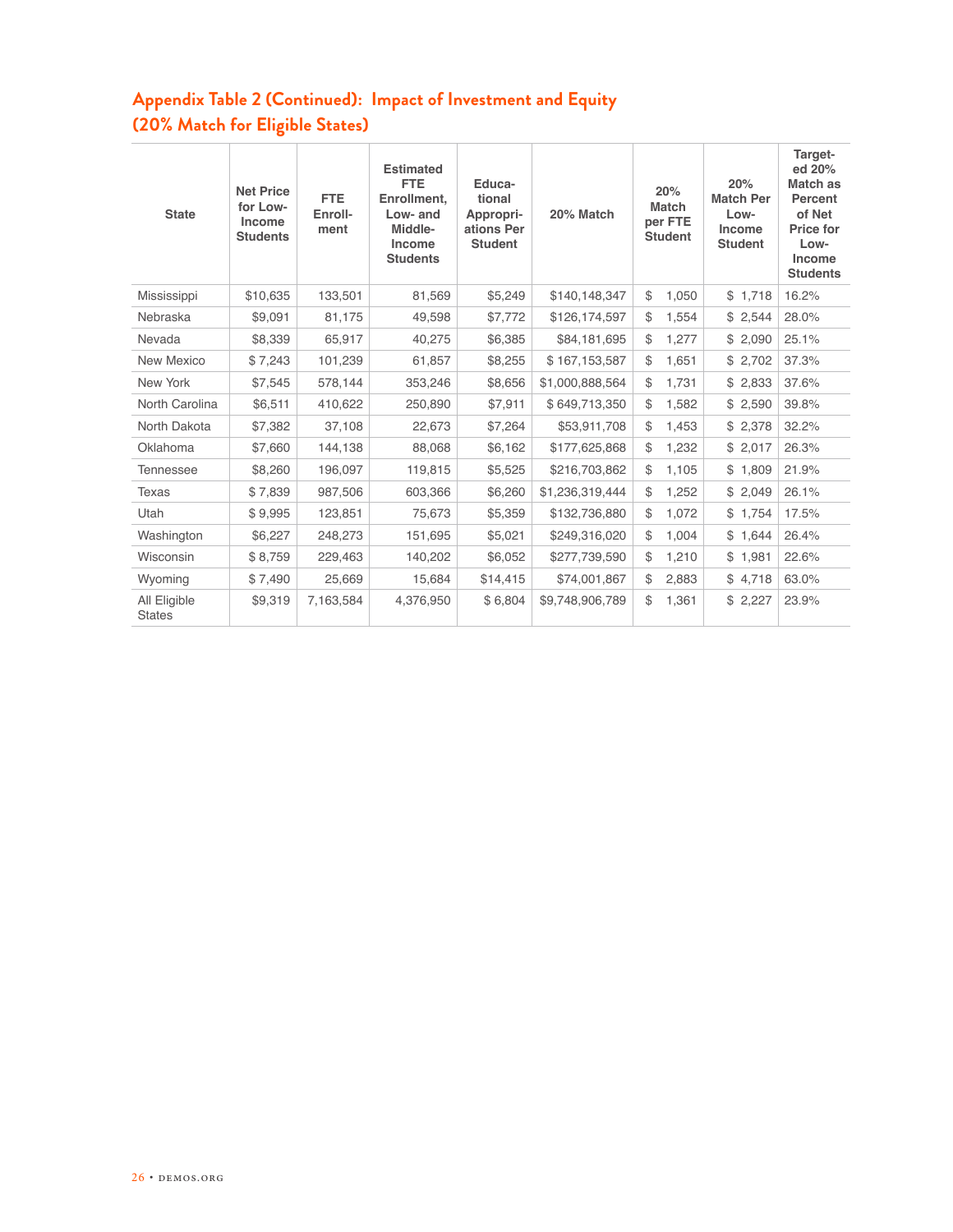# **Appendix Table 3: Impact of Debt-Free (60%) Match for Eligible States**

| <b>State</b>                  | <b>Net Price</b><br>for Low-<br><b>Income</b><br><b>Students</b> | FTE.<br>Enroll-<br>ment | <b>Estimated</b><br><b>FTE</b><br>Enrollment,<br>Low- and<br>Middle-<br>Income<br><b>Students</b> | Educa-<br>tional<br>Appropri-<br>ations Per<br><b>Student</b> | 60% Match        | 60%<br>Match<br>per FTE<br><b>Student</b> | 60%<br><b>Match Per</b><br>Low-<br>Income<br><b>Student</b> | Target-<br>ed 60%<br>Match as<br>Percent of<br><b>Net Price</b><br>for Low-<br>Income<br><b>Students</b> |
|-------------------------------|------------------------------------------------------------------|-------------------------|---------------------------------------------------------------------------------------------------|---------------------------------------------------------------|------------------|-------------------------------------------|-------------------------------------------------------------|----------------------------------------------------------------------------------------------------------|
| Alaska                        | \$10,465                                                         | 21,131                  | 12.911                                                                                            | \$15,870                                                      | \$201,208,080    | \$9.522                                   | \$15,584                                                    | 148.9%                                                                                                   |
| Arkansas                      | \$8,395                                                          | 122,418                 | 74,797                                                                                            | \$5,480                                                       | \$402,508,189    | \$3,288                                   | \$5,381                                                     | 64.1%                                                                                                    |
| California                    | \$7,423                                                          | 1,478,928               | 903,625                                                                                           | \$7,303                                                       | \$6,480,514,800  | \$4,382                                   | \$7,172                                                     | 96.6%                                                                                                    |
| Connecticut                   | \$9,552                                                          | 87,810                  | 53,652                                                                                            | \$8,620                                                       | \$454,132,285    | \$5,172                                   | \$8,464                                                     | 88.6%                                                                                                    |
| Florida                       | \$7,186                                                          | 619,195                 | 378,328                                                                                           | \$4,502                                                       | \$1,672,397,434  | \$2,701                                   | \$4,420                                                     | 61.5%                                                                                                    |
| Georgia                       | \$9,281                                                          | 354,989                 | 216,898                                                                                           | \$6,455                                                       | \$1,374,938,921  | \$3,873                                   | \$6,339                                                     | 68.3%                                                                                                    |
| Hawaii                        | \$5,920                                                          | 41,088                  | 25,105                                                                                            | \$10,361                                                      | \$255,422,043    | \$6,216                                   | \$10,174                                                    | 171.9%                                                                                                   |
| Idaho                         | \$11,583                                                         | 57,837                  | 35,338                                                                                            | \$6,013                                                       | \$208,680,653    | \$3,608                                   | \$5,905                                                     | 51.0%                                                                                                    |
| <b>Illinois</b>               | \$11,805                                                         | 375,190                 | 229,241                                                                                           | \$9,532                                                       | \$2,145,835,219  | \$5,719                                   | \$9,361                                                     | 79.3%                                                                                                    |
| Kansas                        | \$9,770                                                          | 140,182                 | 85,651                                                                                            | \$5,659                                                       | \$475,999,624    | \$3,396                                   | \$5,557                                                     | 56.9%                                                                                                    |
| Kentucky                      | \$8,809                                                          | 155,586                 | 95,063                                                                                            | \$6,256                                                       | \$584,017,953    | \$3,754                                   | \$6,143                                                     | 69.7%                                                                                                    |
| Louisiana                     | \$7,007                                                          | 174,552                 | 106,651                                                                                           | \$5,044                                                       | \$528,296,599    | \$3,027                                   | \$4,953                                                     | 70.7%                                                                                                    |
| Massachusetts                 | \$10,351                                                         | 171,974                 | 105,076                                                                                           | \$6,812                                                       | \$702,922,429    | \$4,087                                   | \$6,690                                                     | 64.6%                                                                                                    |
| Mississippi                   | \$10,635                                                         | 133,501                 | 81,569                                                                                            | \$5,249                                                       | \$420,445,041    | \$3,149                                   | \$5,154                                                     | 48.5%                                                                                                    |
| Nebraska                      | \$9,091                                                          | 81,175                  | 49,598                                                                                            | \$7,772                                                       | \$378,523,792    | \$4,663                                   | \$7,632                                                     | 83.9%                                                                                                    |
| Nevada                        | \$8,339                                                          | 65,917                  | 40,275                                                                                            | \$6,385                                                       | \$252,545,086    | \$3,831                                   | \$6,270                                                     | 75.2%                                                                                                    |
| New Mexico                    | \$7,243                                                          | 101,239                 | 61,857                                                                                            | \$8,255                                                       | \$501,460,760    | \$4,953                                   | \$8,107                                                     | 111.9%                                                                                                   |
| New York                      | \$7,545                                                          | 578,144                 | 353,246                                                                                           | \$8,656                                                       | \$3,002,665,691  | \$5,194                                   | \$8,500                                                     | 112.7%                                                                                                   |
| North Carolina                | \$6,511                                                          | 410,622                 | 250,890                                                                                           | \$7,911                                                       | \$1,949,140,051  | \$4,747                                   | \$7,769                                                     | 119.3%                                                                                                   |
| North Dakota                  | \$7,382                                                          | 37,108                  | 22,673                                                                                            | \$7,264                                                       | \$161,735,123    | \$4,358                                   | \$7,133                                                     | 96.6%                                                                                                    |
| Oklahoma                      | \$7,660                                                          | 144,138                 | 88,068                                                                                            | \$6,162                                                       | \$532,877,603    | \$3,697                                   | \$6,051                                                     | 79.0%                                                                                                    |
| <b>Tennessee</b>              | \$8,260                                                          | 196,097                 | 119,815                                                                                           | \$5,525                                                       | \$650,111,585    | \$3,315                                   | \$5,426                                                     | 65.7%                                                                                                    |
| Texas                         | \$7,839                                                          | 987,506                 | 603,366                                                                                           | \$6,260                                                       | \$3,708,958,333  | \$3,756                                   | \$6,147                                                     | 78.4%                                                                                                    |
| Utah                          | \$9,995                                                          | 123,851                 | 75,673                                                                                            | \$5,359                                                       | \$398,210,640    | \$3,215                                   | \$5,262                                                     | 52.6%                                                                                                    |
| Washington                    | \$6,227                                                          | 248,273                 | 151,695                                                                                           | \$5,021                                                       | \$747,948,060    | \$3,013                                   | \$4,931                                                     | 79.2%                                                                                                    |
| Wisconsin                     | \$8,759                                                          | 229,463                 | 140,202                                                                                           | \$6,052                                                       | \$833,218,771    | \$3,631                                   | \$5,943                                                     | 67.9%                                                                                                    |
| Wyoming                       | \$7,490                                                          | 25,669                  | 15,684                                                                                            | \$14,415                                                      | \$222,005,601    | \$8,649                                   | \$14,155                                                    | 189.0%                                                                                                   |
| All Eligible<br><b>States</b> | \$9,319                                                          | 7,163,584               | 4,376,950                                                                                         | \$6,804                                                       | \$29,246,720,366 | \$4,083                                   | \$6,682                                                     | 71.7%                                                                                                    |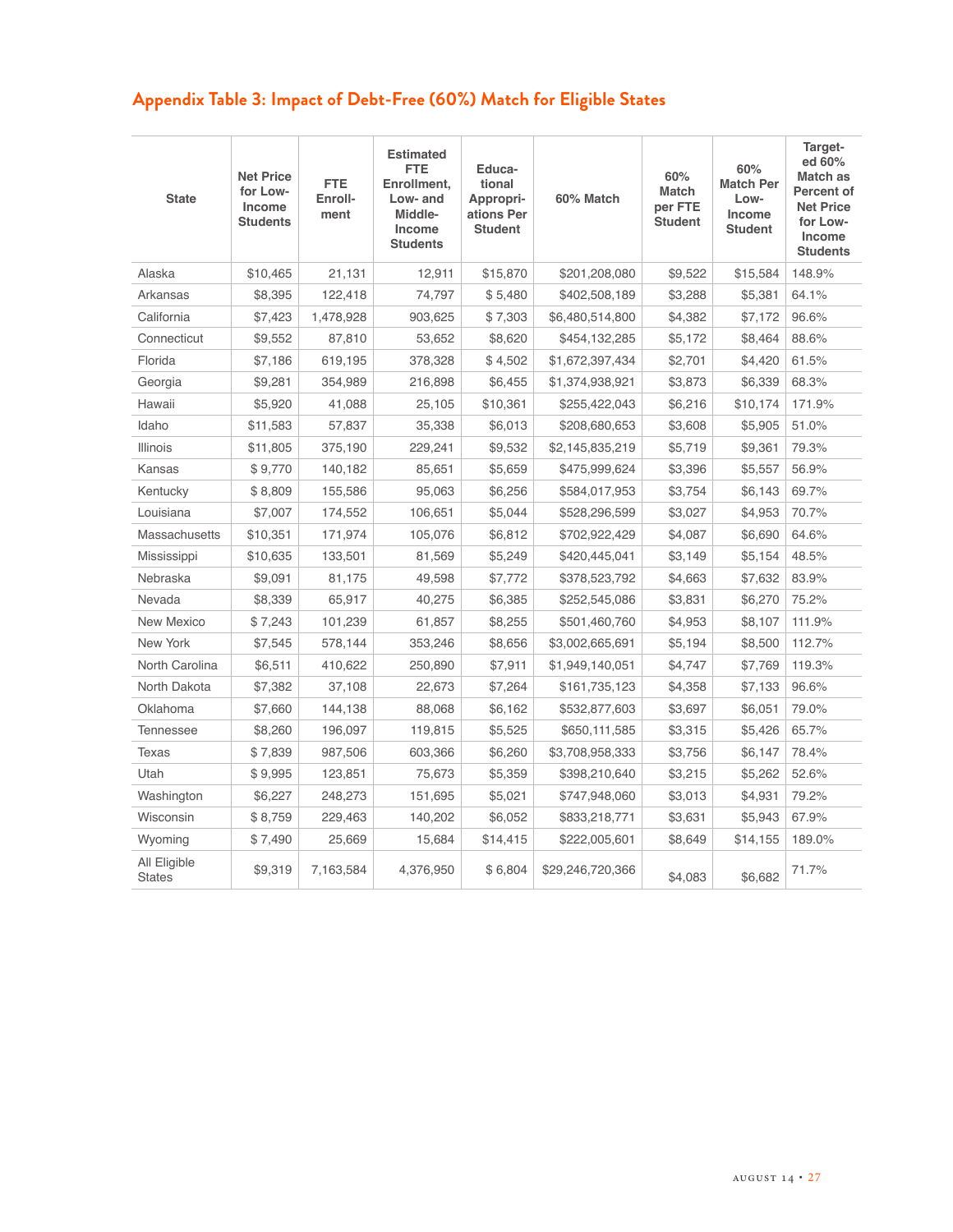# ENDNOTES

- 1. Author's analysis from the National Postsecondary Student Aid Study 1989-90 (NPSAS); National Postsecondary Student Aid Study 1992-93
- 
- 2. National Postsecondary Student Aid Survey 2012 (NPSAS:12) 3. Miller, B. (2014). *The Student Debt Review*. Washington, DC: New America Foundation. http://education.newamerica.net/sites/newamerica.net/files/ policydocs/TheStudentDebtReview\_2\_18\_14.pdf
- 4. Nguyen, M. (2012). *Degreeless in Debt: What Happens to Borrowers Who Drop Out.* Washington, DC: Education Sector. Retrieved from: http://www. educationsector.org/publications/degreeless-debt-what-happens-borrowers-who-drop-out
- 5. Traub, A., Draut, T., and Callahan, D. (2012). *The Contract for College*. New York, NY: Demos. http://www.demos.org/publication/contract-college
- 6. Georgetown University Center on Education and the Workforce (2013). *Recovery: Job Growth and Education Requirements through 2020*. Washington, DC: Georgetown University. Retrieved from: http://cew.georgetown.edu/recovery2020
- 7. Author's calculations from the National Postsecondary Student Aid Survey 2012 (NPSAS:12)
- 8. Miller, B. (2014). *The Student Debt Review*. Washington, DC: New America Foundation. http://education.newamerica.net/sites/newamerica.net/files/ policydocs/TheStudentDebtReview\_2\_18\_14.pdf
- 9. Author's calculations from the National Postsecondary Student Aid Study 1992-93 (NPSAS:93)
- 10. Nguyen, M. (2012). *Degreeless in Debt: What Happens to Borrowers Who Drop Out*. Washington, DC: Education Sector. http://www.educationsector.org/ publications/degreeless-debt-what-happens-borrowers-who-drop-out
- 11. OECD (2013). *Education at a Glance 2013: OECD Indicators*. http://www.oecd.org/edu/United%20States%20\_EAG2013%20Country%20Note.pdf
- 12. National Center for Education Statistics (2014). *The Condition of Education 2014. Table 104.20: Educational Attainment*. http://nces.ed.gov/programs/coe/ indicator\_caa.asp
- 13. Hiltonsmith, R. (2013). *At What Cost? How Student Debt Reduces Lifetime Wealth*. New York: Demos. http://www.demos.org/what-cost-how-studentdebt-reduces-lifetime-wealth
- 14. All state funding statistics, including educational appropriations, net tuition, and total revenue, accessed from State Higher Education Executive Officers [SHEEO] (2014). *State Higher Education Finance 2013*. http://www.sheeo.org/projects/shef-%E2%80%94-state-higher-education-finance
- 15. Educational Appropriations numbers include federal funds from the American Recovery and Reinvestment Act for the years 2009-2012. 16. For more, see Hiltonsmith, R. and Draut, T. (2014). *The Great Cost Shift Continues: State Higher Education Funding After the Recession*. Demos. http://
- www.demos.org/publication/great-cost-shift-continues-state-higher-education-funding-after-recession 17. Educational appropriations under this proposal are defined as all state and local support for public higher education, minus research, special purpose,
- and medical appropriations. For more, see SHEEO (2014).
- 18. For more, see: http://www2.ed.gov/programs/leap/index.html
- 19. The average cost of attendance for low-income students at public 4-year institutions is \$21,713. Source: NPSAS:12
- 20. Calculations using College Board EFC Calculator. https://bigfuture.collegeboard.org/pay-for-college/paying-your-share/expected-family-contributioncalculator#efc\_results
- 21. For federal poverty guidelines by income, see: http://aspe.hhs.gov/poverty/14poverty.cfm
- 22. Author's calculations from NPSAS:12. Percent of poverty level includes parents' income if the student is dependent or the student's own family income if the student is independent.
- "Service Pays: Creating Opportunities by Linking College with Public Service."<br>Harvard Law and Policy Review, Vol. 1, No. 1, p. 127. http://papers.ssrn.com/sol3/papers.cfm?abstract\_id=1269443
- 24. U.S. Department of Education, Integrated Postsecondary Education Data System. "Low-income" is defined as \$0-\$30,000. Net price figure only includes first-time, full-time students who receive Title IV aid.
- 25. NPSAS:12. Limited to those who attend one institution for a full-year, either full- or part-time.
- 26. Traub, A., Draut, T., and Callahan, D. (2012). The Contract for College. New York, NY: Demos. http://www.demos.org/publication/contract-college
- 27. Excludes Parent PLUS and graduate loans. Retrieved from U.S. Department of Education Office of Federal Student Aid, Title IV Program Volume Reports
- 28. CLASP, Young Invincibles, New America Foundation, and the Education Trust (2013). *Higher Education Tax Reform: A Shared Agenda for Increasing College Affordability, Access, and Success.* http://www.clasp.org/resources-and-publications/publication-1/nov2013radd\_taxaid.pdf
- 29. Retrieved from U.S. Department of Education Office of Federal Student Aid, Title IV Program Volume Reports